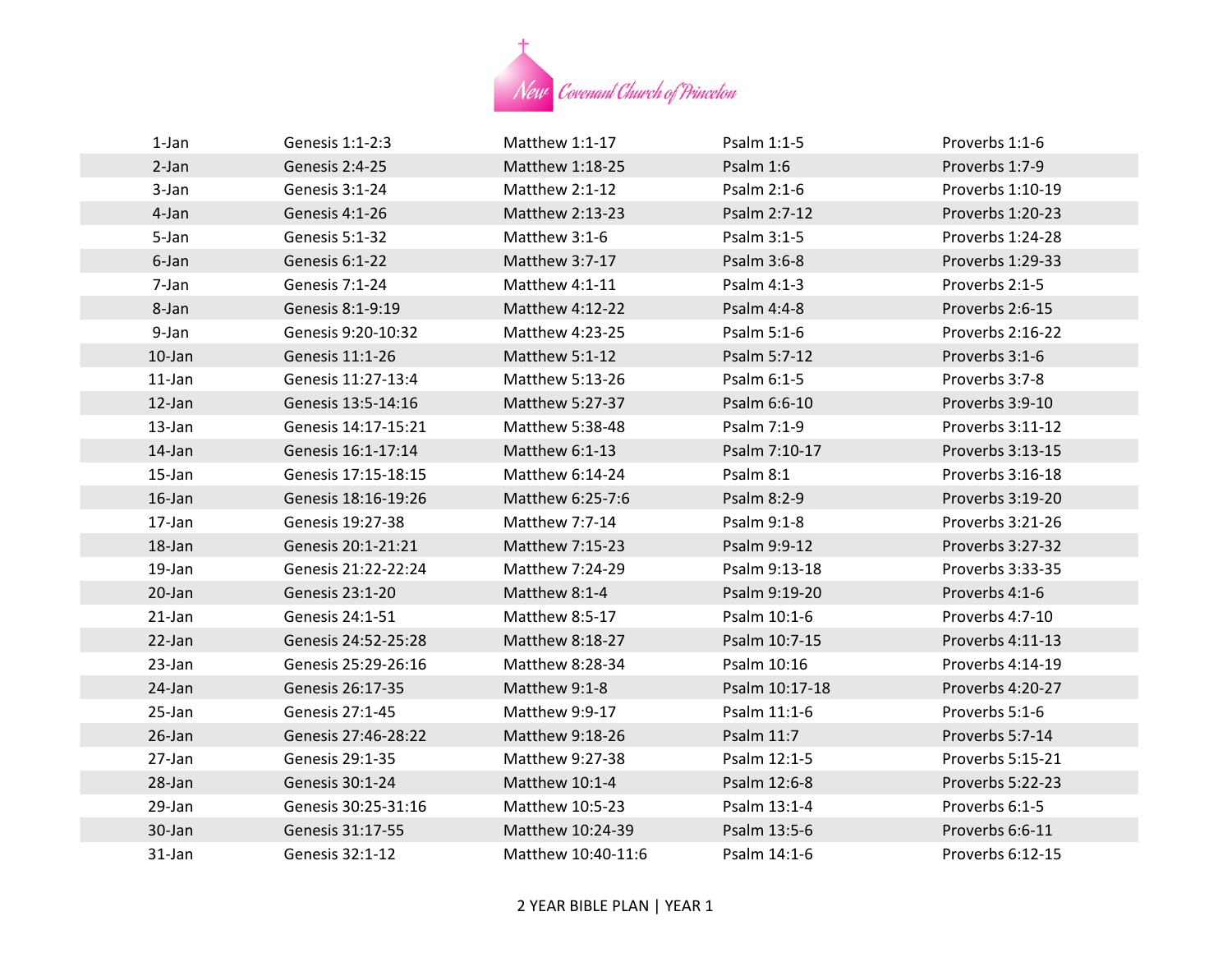

| 1-Feb  | Genesis 32:13-33:20 | Matthew 11:7-19    | Psalm 14:7     | Proverbs 6:16-19  |
|--------|---------------------|--------------------|----------------|-------------------|
| 2-Feb  | Genesis 34:1-31     | Matthew 11:20-30   | Psalm 15:1-5   | Proverbs 6:20-26  |
| 3-Feb  | Genesis 35:1-36:8   | Matthew 12:1-8     | Psalm 16:1-4   | Proverbs 6:27-35  |
| 4-Feb  | Genesis 36:9-43     | Matthew 12:9-21    | Psalm 16:5-8   | Proverbs 7:1-5    |
| 5-Feb  | Genesis 37:1-36     | Matthew 12:22-32   | Psalm 16:9-11  | Proverbs 7:6-23   |
| 6-Feb  | Genesis 38:1-30     | Matthew 12:33-45   | Psalm 17:1-5   | Proverbs 7:24-27  |
| 7-Feb  | Genesis 39:1-23     | Matthew 12:46-13:9 | Psalm 17:6-15  | Proverbs 8:1-11   |
| 8-Feb  | Genesis 40:1-41:16  | Matthew 13:10-23   | Psalm 18:1-3   | Proverbs 8:12-13  |
| 9-Feb  | Genesis 41:17-52    | Matthew 13:24-33   | Psalm 18:4-15  | Proverbs 8:14-26  |
| 10-Feb | Genesis 41:53-42:17 | Matthew 13:34-46   | Psalm 18:16-24 | Proverbs 8:27-32  |
| 11-Feb | Genesis 42:18-38    | Matthew 13:47-58   | Psalm 18:25-36 | Proverbs 8:33-36  |
| 12-Feb | Genesis 43:1-34     | Matthew 14:1-12    | Psalm 18:37-45 | Proverbs 9:1-6    |
| 13-Feb | Genesis 44:1-45:15  | Matthew 14:13-21   | Psalm 18:46-50 | Proverbs 9:7-8    |
| 14-Feb | Genesis 45:16-46:7  | Matthew 14:22-36   | Psalm 19:1-6   | Proverbs 9:9-10   |
| 15-Feb | Genesis 46:8-47:12  | Matthew 15:1-14    | Psalm 19:7-14  | Proverbs 9:11-12  |
| 16-Feb | Genesis 47:13-31    | Matthew 15:15-28   | Psalm 20:1-6   | Proverbs 9:13-18  |
| 17-Feb | Genesis 48:1-22     | Matthew 15:29-39   | Psalm 20:7-9   | Proverbs 10:1-2   |
| 18-Feb | Genesis 49:1-33     | Matthew 16:1-12    | Psalm 21:1-7   | Proverbs 10:3-4   |
| 19-Feb | Genesis 50:1-26     | Matthew 16:13-20   | Psalm 21:8-13  | Proverbs 10:5     |
| 20-Feb | Exodus 1:1-2:10     | Matthew 16:21-17:9 | Psalm 22:1-18  | Proverbs 10:6-7   |
| 21-Feb | Exodus 2:11-22      | Matthew 17:10-21   | Psalm 22:19-24 | Proverbs 10:8-9   |
| 22-Feb | Exodus 2:23-3:22    | Matthew 17:22-27   | Psalm 22:25-26 | Proverbs 10:10    |
| 23-Feb | Exodus 4:1-26       | Matthew 18:1-14    | Psalm 22:27-31 | Proverbs 10:11-12 |
| 24-Feb | Exodus 4:27-5:21    | Matthew 18:15-22   | Psalm 23:1-6   | Proverbs 10:13-14 |
| 25-Feb | Exodus 5:22-6:30    | Matthew 18:23-35   | Psalm 24:1-2   | Proverbs 10:15-16 |
| 26-Feb | Exodus 7:1-25       | Matthew 19:1-12    | Psalm 24:3-6   | Proverbs 10:17    |
| 27-Feb | Exodus 8:1-32       | Matthew 19:13-15   | Psalm 24:7-10  | Proverbs 10:18    |
| 28-Feb | Exodus 9:1-35       | Matthew 19:16-30   | Psalm 25:1-7   | Proverbs 10:19    |
|        |                     |                    |                |                   |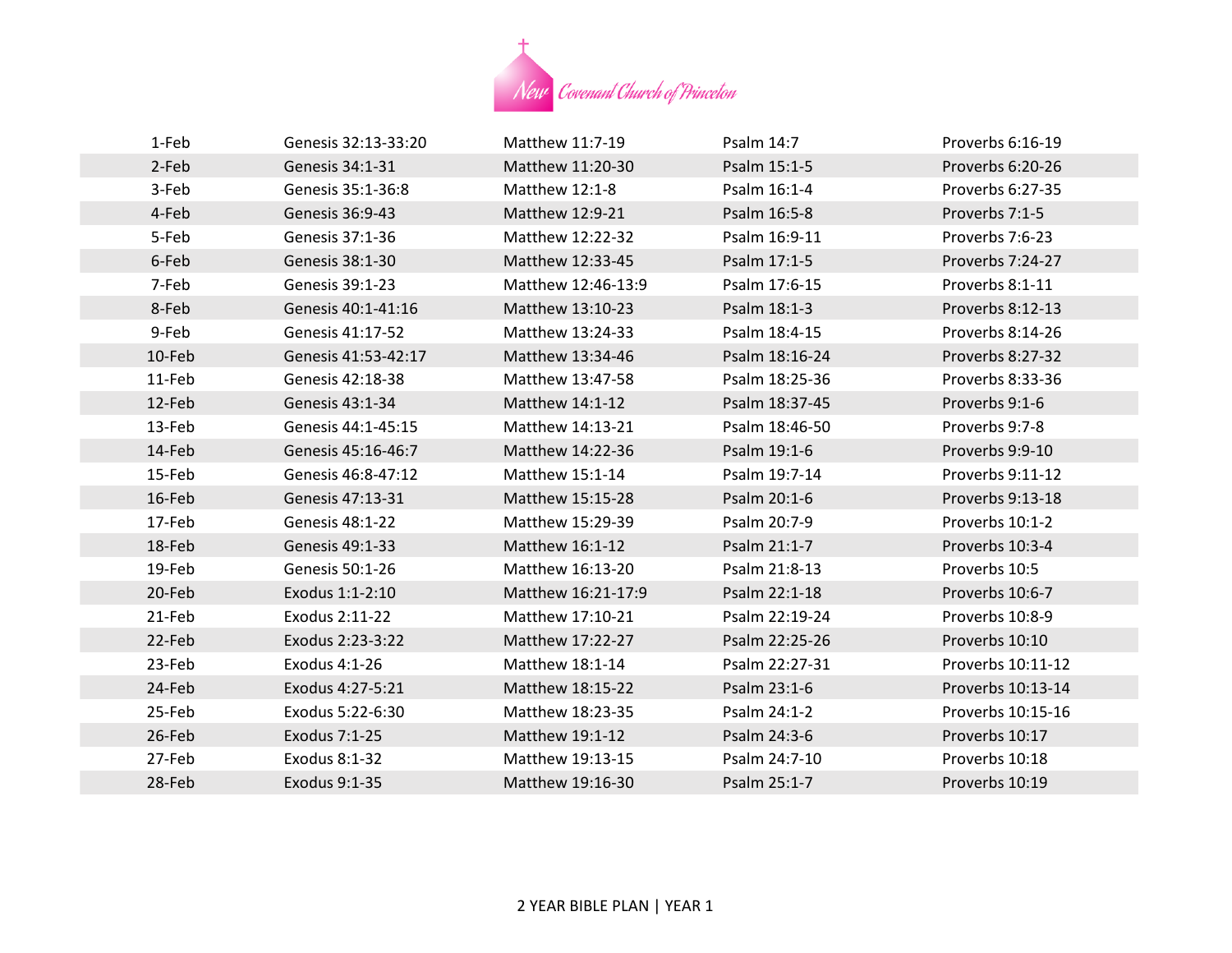

| 1-Mar  | Exodus 10:1-29     | Matthew 20:1-16     | Psalm 25:8-15  | Proverbs 10:20-21 |
|--------|--------------------|---------------------|----------------|-------------------|
| 2-Mar  | Exodus 11:1-12:13  | Matthew 20:17-28    | Psalm 25:16-22 | Proverbs 10:22    |
| 3-Mar  | Exodus 12:14-39    | Matthew 20:29-21:11 | Psalm 26:1-8   | Proverbs 10:23    |
| 4-Mar  | Exodus 12:40-13:16 | Matthew 21:12-22    | Psalm 26:9-12  | Proverbs 10:24-25 |
| 5-Mar  | Exodus 13:17-14:31 | Matthew 21:23-32    | Psalm 27:1     | Proverbs 10:26    |
| 6-Mar  | Exodus 15:1-18     | Matthew 21:33-46    | Psalm 27:2-3   | Proverbs 10:27-28 |
| 7-Mar  | Exodus 15:19-16:18 | Matthew 22:1-22     | Psalm 27:4-6   | Proverbs 10:29-30 |
| 8-Mar  | Exodus 16:19-17:16 | Matthew 22:23-33    | Psalm 27:7-10  | Proverbs 10:31-32 |
| 9-Mar  | Exodus 18:1-12     | Matthew 22:34-46    | Psalm 27:11-14 | Proverbs 11:1-3   |
| 10-Mar | Exodus 18:13-19:15 | Matthew 23:1-12     | Psalm 28:1-5   | Proverbs 11:4     |
| 11-Mar | Exodus 19:16-20:26 | Matthew 23:13-26    | Psalm 28:6-9   | Proverbs 11:5-6   |
| 12-Mar | Exodus 21:1-21     | Matthew 23:27-39    | Psalm 29:1-2   | Proverbs 11:7     |
| 13-Mar | Exodus 21:22-22:13 | Matthew 24:1-14     | Psalm 29:3-11  | Proverbs 11:8     |
| 14-Mar | Exodus 22:14-23:13 | Matthew 24:15-28    | Psalm 30:1-3   | Proverbs 11:9-11  |
| 15-Mar | Exodus 23:14-24:2  | Matthew 24:29-36    | Psalm 30:4-12  | Proverbs 11:12-13 |
| 16-Mar | Exodus 24:3-25:30  | Matthew 24:37-51    | Psalm 31:1-2   | Proverbs 11:14    |
| 17-Mar | Exodus 25:31-26:29 | Matthew 25:1-13     | Psalm 31:3-8   | Proverbs 11:15    |
| 18-Mar | Exodus 26:30-27:21 | Matthew 25:14-30    | Psalm 31:9-18  | Proverbs 11:16-17 |
| 19-Mar | Exodus 28:1-14     | Matthew 25:31-46    | Psalm 31:19-20 | Proverbs 11:18-19 |
| 20-Mar | Exodus 28:15-43    | Matthew 26:1-13     | Psalm 31:21-22 | Proverbs 11:20-21 |
| 21-Mar | Exodus 29:1-28     | Matthew 26:14-25    | Psalm 31:23-24 | Proverbs 11:22    |
| 22-Mar | Exodus 29:29-30:10 | Matthew 26:26-46    | Psalm 32:1-7   | Proverbs 11:23    |
| 23-Mar | Exodus 30:11-38    | Matthew 26:47-56    | Psalm 32:8-11  | Proverbs 11:24-26 |
| 24-Mar | Exodus 31:1-18     | Matthew 26:57-68    | Psalm 33:1-5   | Proverbs 11:27    |
| 25-Mar | Exodus 32:1-30     | Matthew 26:69-75    | Psalm 33:6-11  | Proverbs 11:28    |
| 26-Mar | Exodus 32:31-33:23 | Matthew 27:1-14     | Psalm 33:12-19 | Proverbs 11:29-31 |
| 27-Mar | Exodus 34:1-14     | Matthew 27:15-26    | Psalm 33:20-22 | Proverbs 12:1     |
| 28-Mar | Exodus 34:15-35:9  | Matthew 27:27-31    | Psalm 34:1-3   | Proverbs 12:2-3   |
| 29-Mar | Exodus 35:10-36:7  | Matthew 27:32-53    | Psalm 34:4-10  | Proverbs 12:4     |
| 30-Mar | Exodus 36:8-38     | Matthew 27:54-66    | Psalm 34:11-14 | Proverbs 12:5-7   |
| 31-Mar | Exodus 37:1-38:8   | Matthew 28:1-10     | Psalm 34:15-22 | Proverbs 12:8-9   |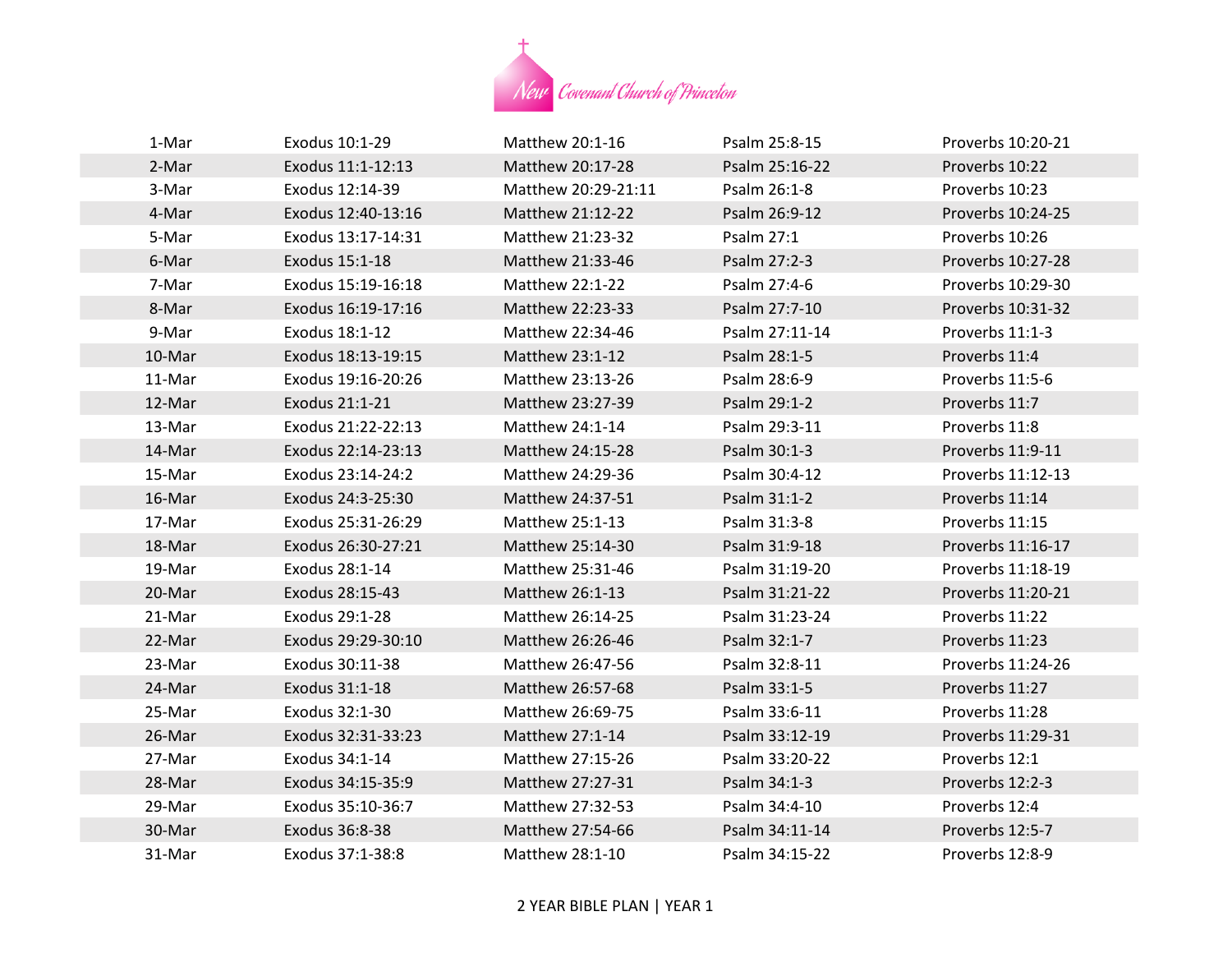

| 1-Apr  | Exodus 38:9-31        | Matthew 28:11-20 | Psalm 35:1-9   | Proverbs 12:10    |
|--------|-----------------------|------------------|----------------|-------------------|
| 2-Apr  | Exodus 39:1-43        | Mark 1:1-15      | Psalm 35:10-18 | Proverbs 12:11    |
| 3-Apr  | Exodus 40:1-38        | Mark 1:16-28     | Psalm 35:19-28 | Proverbs 12:12-14 |
| 4-Apr  | Leviticus 1:1-17      | Mark 1:29-45     | Psalm 36:1-5   | Proverbs 12:15-17 |
| 5-Apr  | Leviticus 2:1-3:17    | Mark 2:1-12      | Psalm 36:6-9   | Proverbs 12:18    |
| 6-Apr  | Leviticus 4:1-26      | Mark 2:13-22     | Psalm 36:10-12 | Proverbs 12:19-20 |
| 7-Apr  | Leviticus 4:27-5:19   | Mark 2:23-3:6    | Psalm 37:1-6   | Proverbs 12:21-23 |
| 8-Apr  | Leviticus 6:1-23      | Mark 3:7-19      | Psalm 37:7-11  | Proverbs 12:24    |
| 9-Apr  | Leviticus 6:24-7:27   | Mark 3:20-30     | Psalm 37:12-20 | Proverbs 12:25    |
| 10-Apr | Leviticus 7:28-8:17   | Mark 3:31-4:9    | Psalm 37:21-29 | Proverbs 12:26    |
| 11-Apr | Leviticus 8:18-9:6    | Mark 4:10-25     | Psalm 37:30-33 | Proverbs 12:27-28 |
| 12-Apr | Leviticus 9:7-24      | Mark 4:26-41     | Psalm 37:34-40 | Proverbs 13:1     |
| 13-Apr | Leviticus 10:1-20     | Mark 5:1-20      | Psalm 38:1-18  | Proverbs 13:2-3   |
| 14-Apr | Leviticus 11:1-47     | Mark 5:21-34     | Psalm 38:19-22 | Proverbs 13:4     |
| 15-Apr | Leviticus 12:1-8      | Mark 5:35-43     | Psalm 39:1-5   | Proverbs 13:5-6   |
| 16-Apr | Leviticus 13:1-23     | Mark 6:1-15      | Psalm 39:6-13  | Proverbs 13:7-8   |
| 17-Apr | Leviticus 13:24-59    | Mark 6:16-29     | Psalm 40:1-3   | Proverbs 13:9-10  |
| 18-Apr | Leviticus 14:1-32     | Mark 6:30-44     | Psalm 40:4-10  | Proverbs 13:11    |
| 19-Apr | Leviticus 14:33-57    | Mark 6:45-56     | Psalm 40:11-13 | Proverbs 13:12-14 |
| 20-Apr | Leviticus 15:1-33     | Mark 7:1-8       | Psalm 40:14-17 | Proverbs 13:15-16 |
| 21-Apr | Leviticus 16:1-28     | Mark 7:9-23      | Psalm 41:1-3   | Proverbs 13:17-19 |
| 22-Apr | Leviticus 16:29-17:16 | Mark 7:24-8:10   | Psalm 41:4-13  | Proverbs 13:20-23 |
| 23-Apr | Leviticus 18:1-30     | Mark 8:11-26     | Psalm 42:1-8   | Proverbs 13:24-25 |
| 24-Apr | Leviticus 19:1-24     | Mark 8:27-38     | Psalm 42:9-11  | Proverbs 14:1-2   |
| 25-Apr | Leviticus 19:35-20:21 | Mark 9:1-13      | Psalm 43:1-4   | Proverbs 14:3-4   |
| 26-Apr | Leviticus 20:22-21:24 | Mark 9:14-29     | Psalm 43:5     | Proverbs 14:5-6   |
| 27-Apr | Leviticus 22:1-16     | Mark 9:30-37     | Psalm 44:1-3   | Proverbs 14:7-8   |
| 28-Apr | Leviticus 22:17-23:21 | Mark 9:38-50     | Psalm 44:4-8   | Proverbs 14:9-10  |
| 29-Apr | Leviticus 23:22-44    | Mark 10:1-12     | Psalm 44:9-22  | Proverbs14:11-12  |
| 30-Apr | Leviticus 24:1-25:13  | Mark 10:13-16    | Psalm 44:23-26 | Proverbs 14:13-14 |
|        |                       |                  |                |                   |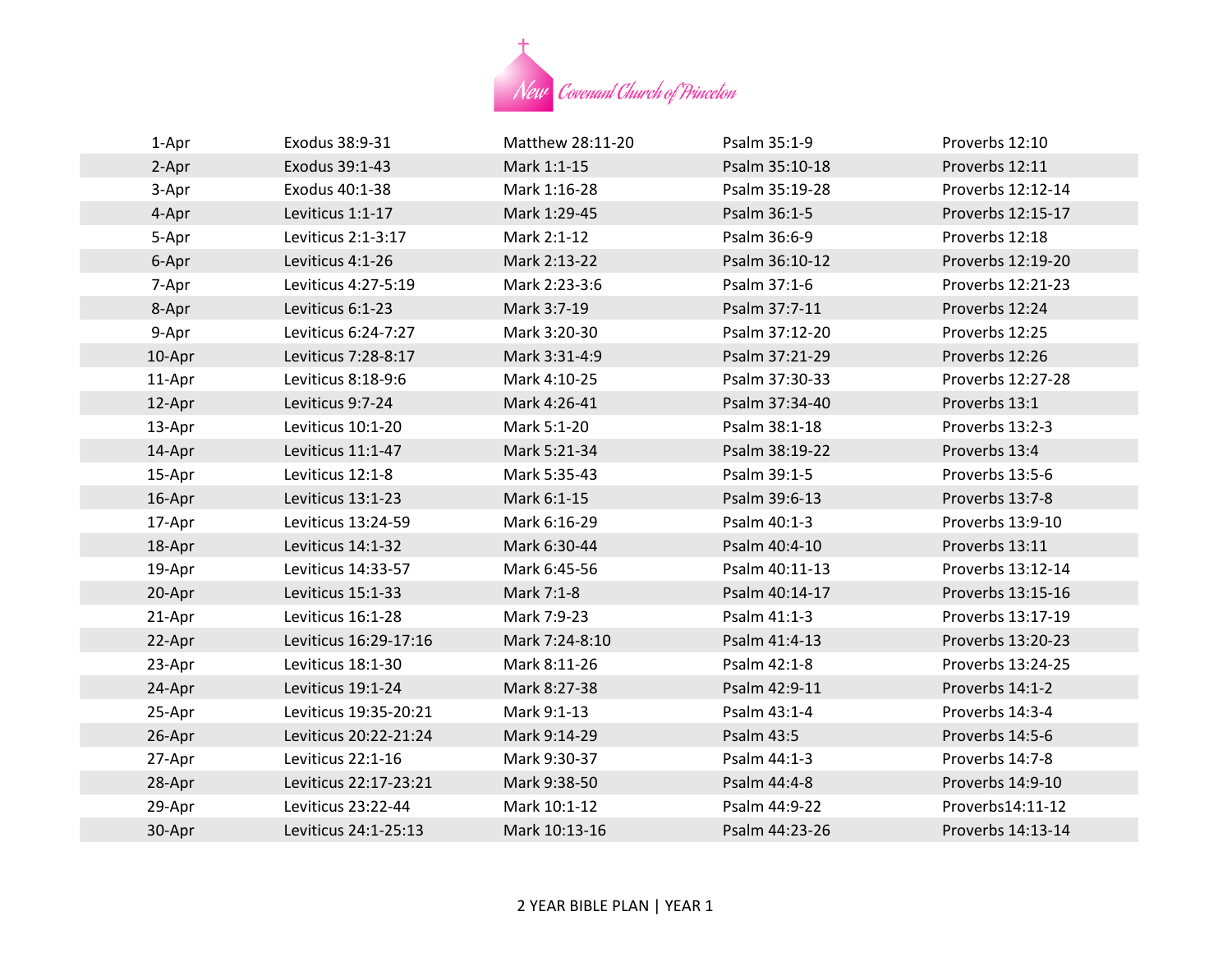

| 1-May     | Leviticus 25:14-46     | Mark 10:17-31 | Psalm 45:1-6   | Proverbs 14:15-16 |
|-----------|------------------------|---------------|----------------|-------------------|
| 2-May     | Leviticus 25:47-26:13  | Mark 10:32-45 | Psalm 45:7-17  | Proverbs 14:17-19 |
| 3-May     | Leviticus 26:14-26     | Mark 10:46-52 | Psalm 46:1-7   | Proverbs 14:20-21 |
| 4-May     | Leviticus 27:1-34      | Mark 11:1-11  | Psalm 46:8-1   | Proverbs 14:22-24 |
| 5-May     | Numbers 1:1-54         | Mark 11:12-25 | Psalm 47:1-7   | Proverbs 14:25    |
| 6-May     | Numbers 2:1-3:1        | Mark 11:27-33 | Psalm 47:8-9   | Proverbs 14:26-27 |
| 7-May     | Numbers 3:11-51        | Mark 12:1-17  | Psalm 48:1-8   | Proverbs 14:28-29 |
| 8-May     | Numbers 4:1-49         | Mark 12:18-34 | Psalm 48:9-14  | Proverbs 14:30-31 |
| 9-May     | Numbers 5:1-31         | Mark 12:35-37 | Psalm 49:1-9   | Proverbs 14:32-33 |
| 10-May    | Numbers 6:1-7          | Mark 12:38-44 | Psalm 49:10-20 | Proverbs 14:34-35 |
| 11-May    | Numbers 7:10-89        | Mark 13:1-13  | Psalm 50:1-6   | Proverbs 15:1-3   |
| 12-May    | Numbers 8:1-9:3        | Mark 13:14-27 | Psalm 50:7-23  | Proverbs 15:4     |
| 13-May    | Numbers 9:4-23         | Mark 13:28-37 | Psalm 51:1-9   | Proverbs 15:5-7   |
| 14-May    | Numbers 10:1-36        | Mark 14:1-11  | Psalm 51:10-19 | Proverbs 15:8-10  |
| 15-May    | Numbers 11:1-23        | Mark 14:12-21 | Psalm 52:1-7   | Proverbs 15:11    |
| 16-May    | Numbers 11:24-12:16    | Mark 14:22-31 | Psalm 52:8-9   | Proverbs 15:12-14 |
| 17-May    | Numbers 13:1-33        | Mark 14:32-52 | Psalm 53:1-5   | Proverbs 15:15-17 |
| 18-May    | Numbers 14:1-25        | Mark 14:53-65 | Psalm 53:6     | Proverbs 15:18-19 |
| 19-May    | Numbers 14:26-15:16    | Mark 14:66-72 | Psalm 54:1-4   | Proverbs 15:20-21 |
| 20-May    | Numbers 15:17-41       | Mark 15:1-24  | Psalm 54:5-7   | Proverbs 15:22-23 |
| 21-May    | Numbers 16:1-40        | Mark 15:25-32 | Psalm 55:1-11  | Proverbs 15:24-26 |
| 22-May    | Numbers 16:41-18:7     | Mark 15:33-47 | Psalm 55:12-23 | Proverbs 15:27-28 |
| 23-May    | Numbers 18:8-32        | Mark 16:1-8   | Psalm 56:1-9   | Proverbs 15:29-30 |
| 24-May    | Numbers 19:1-22        | Mark 16:9-20  | Psalm 56:10-13 | Proverbs 15:31-32 |
| 25-May    | Numbers 20:1-29        | Luke 1:1-7    | Psalm 57:1-3   | Proverbs 15:33    |
| $26$ -May | Numbers 21:1-30        | Luke 1:8-25   | Psalm 57:4-11  | Proverbs 16:1-3   |
| 27-May    | Numbers 21:31-22:20    | Luke 1:26-38  | Psalm 58:1-9   | Proverbs 16:4-5   |
| 28-May    | Numbers 22:21-41       | Luke 1:39-56  | Psalm 58:10-11 | Proverbs 16:6-7   |
| 29-May    | Numbers 23:1-30        | Luke 1:57-66  | Psalm 59:1-13  | Proverbs 16:8-9   |
| 30-May    | <b>Numbers 24:1-25</b> | Luke 1:67-80  | Psalm 59:14-17 | Proverbs 16:10-11 |
| 31-May    | Numbers 25:1-18        | Luke 2:1-20   | Psalm 60:1-5   | Proverbs 16:12-13 |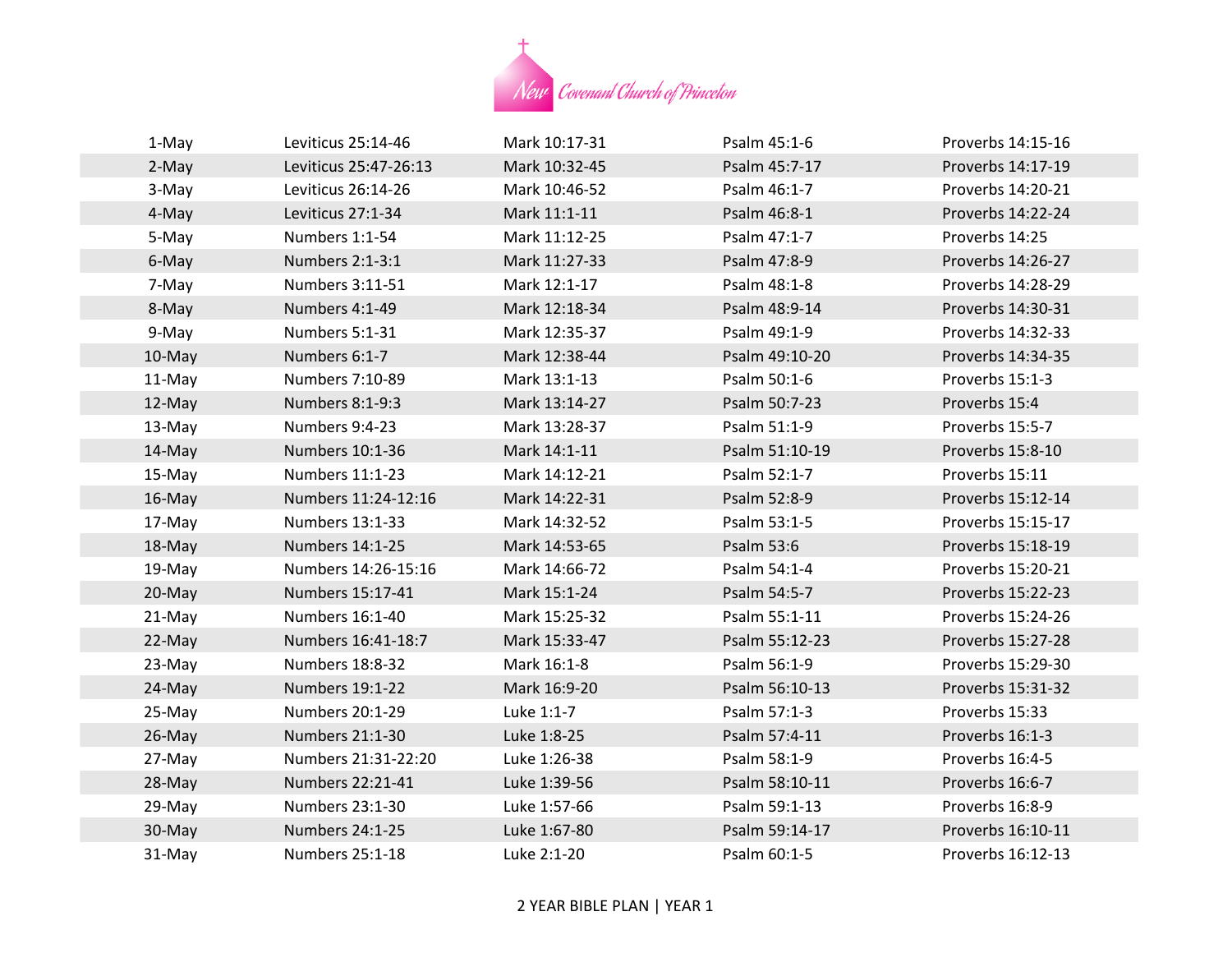

| $1$ -Jun  | Numbers 26:1-37         | Luke 2:21-35   | Psalm 60:6-12  | Proverbs 16:14-15 |
|-----------|-------------------------|----------------|----------------|-------------------|
| $2-Jun$   | Numbers 26:38-51        | Luke 2:36-40   | Psalm 61:1-3   | Proverbs 16:16-17 |
| 3-Jun     | Numbers 26:52-27:11     | Luke 2:41-52   | Psalm 61:4-8   | Proverbs 16:18    |
| 4-Jun     | Numbers 27:12-28:15     | Luke 3:1-14    | Psalm 62:1-8   | Proverbs 16:19-20 |
| 5-Jun     | Numbers 28:16-29:11     | Luke 3:15-22   | Psalm 62:9-12  | Proverbs 16:21-23 |
| 6-Jun     | Numbers 29:12-40        | Luke 3:23-28   | Psalm 63:1-5   | Proverbs 16:24    |
| 7-Jun     | Numbers 30:1-31:24      | Luke 3:29-4:13 | Psalm 63:6-11  | Proverbs 16:25    |
| 8-Jun     | Numbers 31:25-54        | Luke 4:14-30   | Psalm 64:1-9   | Proverbs 16:26-27 |
| 9-Jun     | Numbers 32:1-42         | Luke 4:31-44   | Psalm 64:10    | Proverbs 16:28-30 |
| 10-Jun    | Numbers 33:1-39         | Luke 5:1-11    | Psalm 65:1-4   | Proverbs 16:31-33 |
| $11$ -Jun | Numbers 33:40-34:29     | Luke 5:12-16   | Psalm 65:5-13  | Proverbs 17:1     |
| 12-Jun    | Numbers 35:1-34         | Luke 5:17-28   | Psalm 66:1-7   | Proverbs 17:2-3   |
| 13-Jun    | Numbers 36:1-13         | Luke 5:29-39   | Psalm 66:8-20  | Proverbs 17:4-5   |
| 14-Jun    | Deuteronomy 1:1-46      | Luke 6:1-11    | Psalm 67:1-3   | Proverbs 17:6     |
| 15-Jun    | Deuteronomy 2:1-37      | Luke 6:12-19   | Psalm 67:4-7   | Proverbs 17:7-8   |
| 16-Jun    | Deuteronomy 3:1-29      | Luke 6:20-38   | Psalm 68:1-6   | Proverbs 17:9-11  |
| 17-Jun    | Deuteronomy 4:1-20      | Luke 6:39-49   | Psalm 68:7-18  | Proverbs 17:12-13 |
| 18-Jun    | Deuteronomy 4:21-49     | Luke 7:1-10    | Psalm 68:19-31 | Proverbs 17:14-15 |
| 19-Jun    | Deuteronomy 5:1-31      | Luke 7:11-23   | Psalm 68:32-35 | Proverbs 17:16    |
| 20-Jun    | Deuteronomy 5:32-6:25   | Luke 7:24-35   | Psalm 69:1-13  | Proverbs 17:17-18 |
| $21$ -Jun | Deuteronomy 7:1-26      | Luke 7:36-50   | Psalm 69:14-18 | Proverbs 17:19-21 |
| 22-Jun    | Deuteronomy 8:1-20      | Luke 8:1-3     | Psalm 69:19-31 | Proverbs 17:22    |
| 23-Jun    | Deuteronomy 9:1-10:5    | Luke 8:4-15    | Psalm 69:32-36 | Proverbs 17:23    |
| 24-Jun    | Deuteronomy 10:6-22     | Luke 8:16-21   | Psalm 70:1-5   | Proverbs 17:24-25 |
| 25-Jun    | Deuteronomy 11:1-32     | Luke 8:22-25   | Psalm 71:1-6   | Proverbs 17:26    |
| 26-Jun    | Deuteronomy 12:1-32     | Luke 8:26-39   | Psalm 71:7-16  | Proverbs 17:27-28 |
| 27-Jun    | Deuteronomy 13:1-14:27  | Luke 8:40-56   | Psalm 71:17-24 | Proverbs 18:1     |
| 28-Jun    | Deuteronomy 14:28-15:23 | Luke 9:1-6     | Psalm 72:1-14  | Proverbs 18:2-3   |
| 29-Jun    | Deuteronomy 16:1-22     | Luke 9:7-17    | Psalm 72:15-20 | Proverbs 18:4-5   |
| 30-Jun    | Deuteronomy 17:1-20     | Luke 9:18-27   | Psalm 73:1-20  | Proverbs 18:6-7   |
|           |                         |                |                |                   |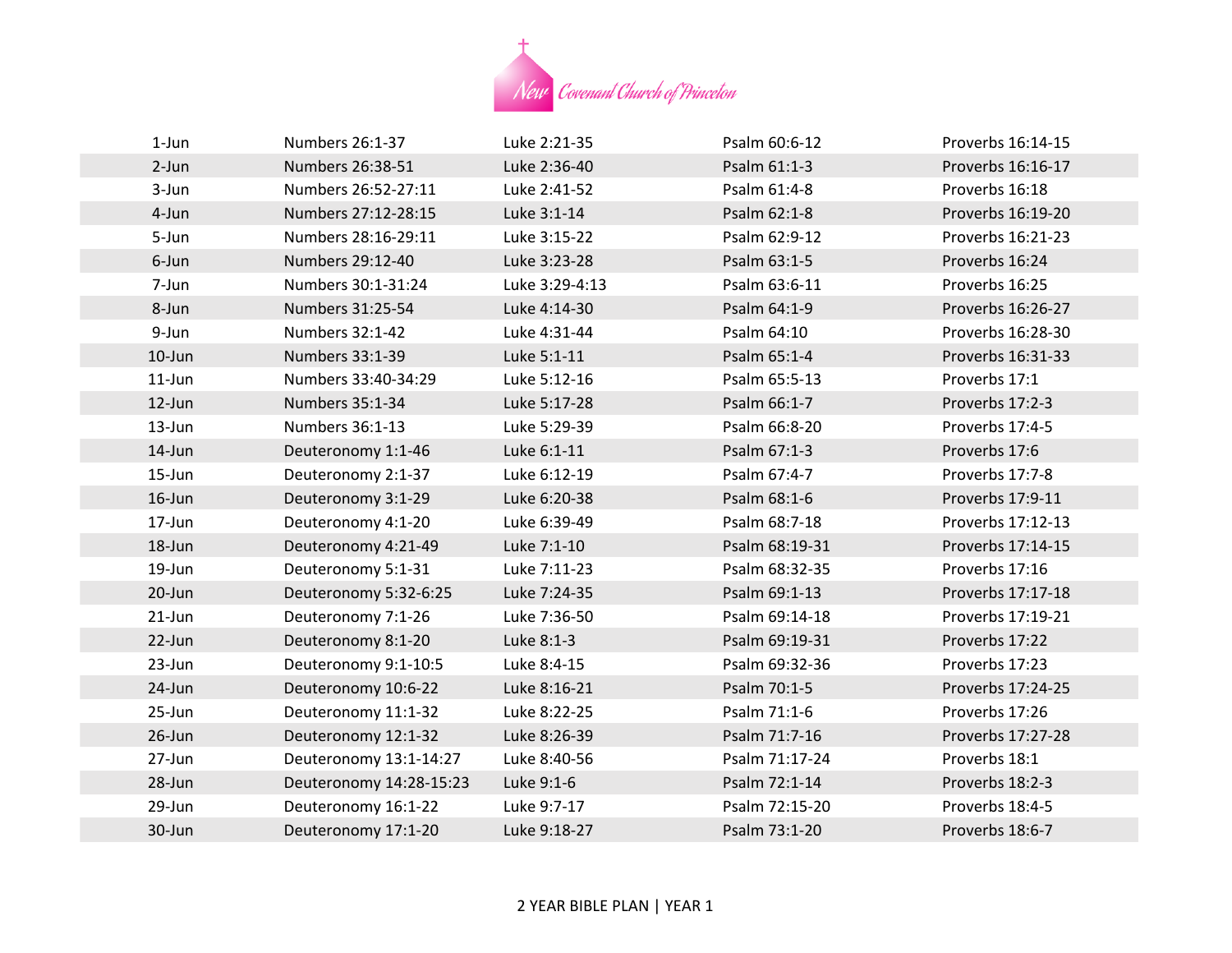

| $1-Jul$   | Deuteronomy 18:1-19:14       | Luke 9:28-36  | Psalm 73:21-28 | Proverbs 18:8     |
|-----------|------------------------------|---------------|----------------|-------------------|
| $2$ -Jul  | Deuteronomy 19:15-20:20      | Luke 9:37-50  | Psalm 74:1-11  | Proverbs 18:9-10  |
| $3$ -Jul  | Deuteronomy 21:1-23          | Luke 9:51-62  | Psalm 74:12-23 | Proverbs 18:11-12 |
| 4-Jul     | Deuteronomy 22:1-30          | Luke 10:1-12  | Psalm 75:1-5   | Proverbs 18:13    |
| 5-Jul     | Deuteronomy 23:1-24:13       | Luke 10:13-24 | Psalm 75:6-10  | Proverbs 18:14-15 |
| 6-Jul     | Deuteronomy 24:14-25:19      | Luke 10:25-37 | Psalm 76:1-7   | Proverbs 18:16-18 |
| 7-Jul     | Deuteronomy 26:1-19          | Luke 10:38-42 | Psalm 76:8-12  | Proverbs 18:19    |
| 8-Jul     | Deuteronomy 27:1-26          | Luke 11:1-13  | Psalm 77:1-14  | Proverbs 18:20-21 |
| 9-Jul     | Deuteronomy 28:1-44          | Luke 11:14-22 | Psalm 77:15-20 | Proverbs 18:22    |
| $10$ -Jul | Deuteronomy 28:45-68         | Luke 11:23-36 | Psalm 78:1-22  | Proverbs 18:23-24 |
| $11$ -Jul | Deuteronomy 29:1-29          | Luke 11:37-54 | Psalm 78:23-31 | Proverbs 19:1-3   |
| $12$ -Jul | Deuteronomy 30:1-20          | Luke 12:1-7   | Psalm 78:32-39 | Proverbs 19:4-5   |
| $13$ -Jul | Deuteronomy 31:1-29          | Luke 12:8-12  | Psalm 78:40-55 | Proverbs 19:6-7   |
| $14$ -Jul | Deuteronomy 31:30-32:27      | Luke 12:13-34 | Psalm 78:56-59 | Proverbs 19:8-9   |
| $15$ -Jul | Deuteronomy 32:28-52         | Luke 12:35-48 | Psalm 78:60-64 | Proverbs 19:10-12 |
| $16$ -Jul | Deuteronomy 33:1-17          | Luke 12:49-59 | Psalm 78:65-69 | Proverbs 19:13-14 |
| 17-Jul    | Deuteronomy 33:18-29         | Luke 13:1-9   | Psalm 78:70-72 | Proverbs 19:15-16 |
| 18-Jul    | Deuteronomy 34:1 Joshua 1:18 | Luke 13:10-21 | Psalm 79:1-8   | Proverbs 19:17    |
| 19-Jul    | Joshua 2:1-24                | Luke 13:22-35 | Psalm 79:9-13  | Proverbs 19:18-19 |
| $20$ -Jul | Joshua 3:1-17                | Luke 14:1-6   | Psalm 80:1-13  | Proverbs 19:20-21 |
| $21$ -Jul | Joshua 4:1-24                | Luke 14:7-24  | Psalm 80:14-19 | Proverbs 19:22-23 |
| $22$ -Jul | Joshua 5:1-15                | Luke 14:25-35 | Psalm 81:1-7   | Proverbs 19:24-25 |
| $23$ -Jul | Joshua 6:1-27                | Luke 15:1-10  | Psalm 81:8-16  | Proverbs 19:26    |
| $24$ -Jul | Joshua 7:1-26                | Luke 15:11-32 | Psalm 82:1-5   | Proverbs 19:27-29 |
| $25$ -Jul | Joshua 8:1-9:2               | Luke 16:1-9   | Psalm 82:6-8   | Proverbs 20:1     |
| $26$ -Jul | Joshua 9:3-10:11             | Luke 16:10-18 | Psalm 83:1-8   | Proverbs 20:2-3   |
| $27$ -Jul | Joshua 10:12-43              | Luke 16:19-31 | Psalm 83:9-18  | Proverbs 20:4-6   |
| 28-Jul    | Joshua 11:1-23               | Luke 17:1-10  | Psalm 84:1-4   | Proverbs 20:7     |
| 29-Jul    | Joshua 12:1-24               | Luke 17:11-25 | Psalm 84:5-12  | Proverbs 20:8-10  |
| 30-Jul    | Joshua 13:1-33               | Luke 17:26-37 | Psalm 85:1-7   | Proverbs 20:11    |
| $31$ -Jul | Joshua 14:1-15               | Luke 18:1-8   | Psalm 85:8-13  | Proverbs 20:12    |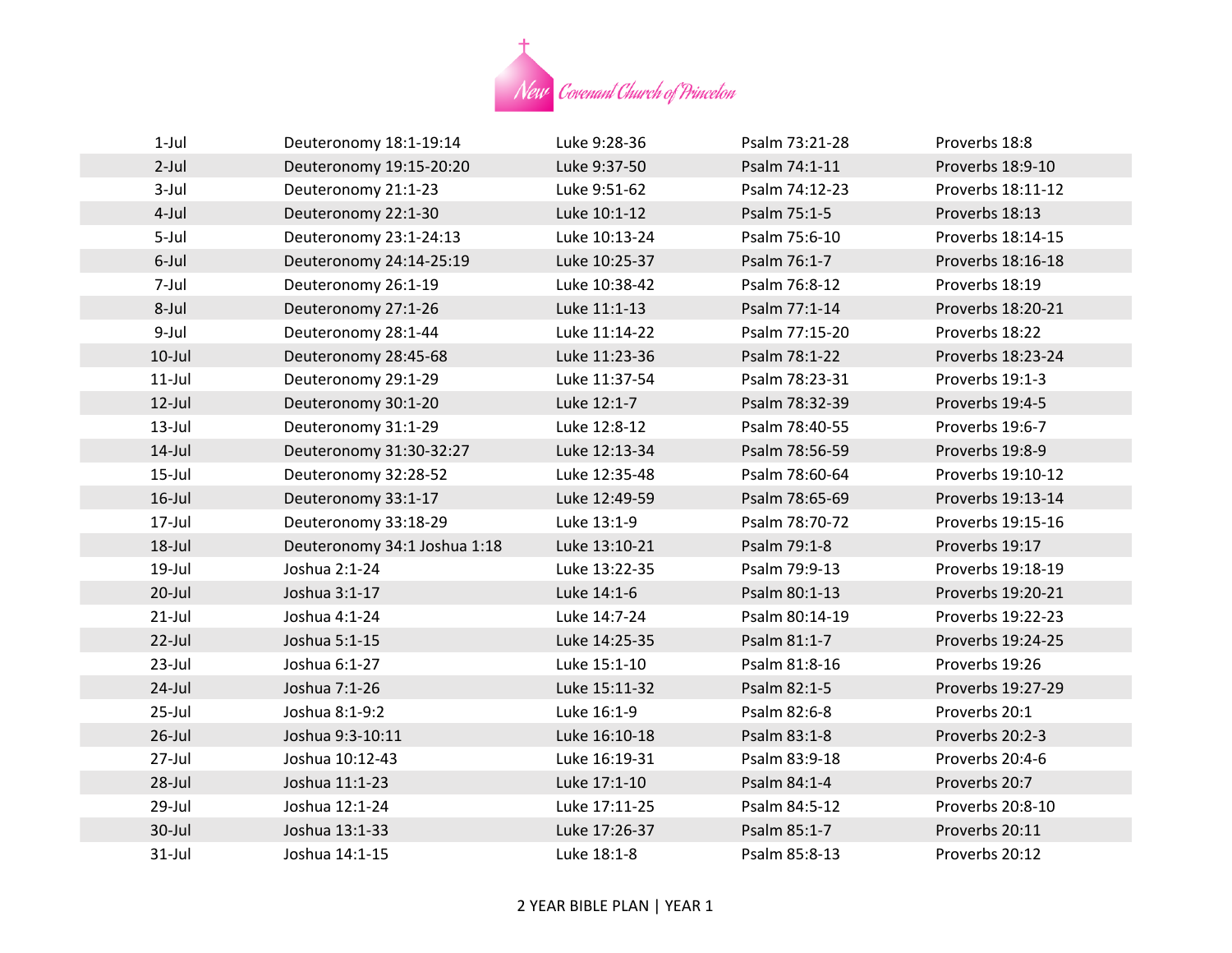

| 1-Aug  | Joshua 15:1-12           | Luke 18:9-17     | Psalm 86:1-7    | Proverbs 20:13-15 |
|--------|--------------------------|------------------|-----------------|-------------------|
| 2-Aug  | Joshua 15:13-63          | Luke 18:18-30    | Psalm 86:8-17   | Proverbs 20:16-18 |
| 3-Aug  | Joshua 16:1-17:18        | Luke 18:31-43    | Psalm 87:1-3    | Proverbs 20:19    |
| 4-Aug  | Joshua 18:1-28           | Luke 29:1-10     | Psalm 87:4-7    | Proverbs 20:20-21 |
| 5-Aug  | Joshua 19:1-31           | Luke 19:11-27    | Psalm 88:1-12   | Proverbs 20:22-23 |
| 6-Aug  | Joshua 19:32-20:9        | Luke 19:28-40    | Psalm 88:13-18  | Proverbs 20:24-25 |
| 7-Aug  | Joshua 21:1-42           | Luke 19:41-48    | Psalm 89:1-6    | Proverbs 20:26-27 |
| 8-Aug  | Joshua 21:43-22:20       | Luke 20:1-8      | Psalm 89:7-13   | Proverbs 20:28-30 |
| 9-Aug  | Joshua 22:21-34          | Luke 20:9-26     | Psalm 89:14-18  | Proverbs 21:1-2   |
| 10-Aug | Joshua 23:1-16           | Luke 20:27-40    | Psalm 89:19-37  | Proverbs 21:3     |
| 11-Aug | Joshua 24:1-28           | Luke 20:41-47    | Psalm 89:38-45  | Proverbs 21:4     |
| 12-Aug | Joshua 24:29 Judges 1:15 | Luke 21:1-4      | Psalm 89:46-52  | Proverbs 21:5-7   |
| 13-Aug | Judges 1:16-36           | Luke 21:5-28     | Psalm 90:1-17   | Proverbs 21:8-10  |
| 14-Aug | Judges 2:1-9             | Luke 21:29-36    | Psalm 91:1-16   | Proverbs 21:11-12 |
| 15-Aug | Judges 2:10-23           | Luke 21:37-22:13 | Psalm 92:1-15   | Proverbs 21:13    |
| 16-Aug | Judges 3:1-31            | Luke 22:14-23    | Psalm 93:1-5    | Proverbs 21:14-16 |
| 17-Aug | Judges 4:1-24            | Luke 22:24-34    | Psalm 94:1-13   | Proverbs 21:17-18 |
| 18-Aug | Judges 5:1-31            | Luke 22:35-38    | Psalm 94:14-23  | Proverbs 21:19-20 |
| 19-Aug | Judges 6:1-32            | Luke 22:39-53    | Psalm 95:1-11   | Proverbs 21:21-22 |
| 20-Aug | Judges 6:33-40           | Luke 22:54-71    | Psalm 96:1-13   | Proverbs 21:23-24 |
| 21-Aug | Judges 7:1-25            | Luke 23:1-12     | Psalm 97:1-12   | Proverbs 21:25-26 |
| 22-Aug | Judges 8:1-17            | Luke 23:13-25    | Psalm 98:1-9    | Proverbs 21:27    |
| 23-Aug | Judges 8:18-32           | Luke 23:26-43    | Psalm 99:1-4    | Proverbs 21:28-29 |
| 24-Aug | Judges 8:33-9:21         | Luke 23:44-56    | Psalm 99:5-9    | Proverbs 21:30-31 |
| 25-Aug | Judges 9:22-57           | Luke 24:1-12     | Psalm 100:1-2   | Proverbs 22:1     |
| 26-Aug | Judges 10:1-18           | Luke 24:13-34    | Psalm 100:3-5   | Proverbs 22:2-4   |
| 27-Aug | Judges 11:1-28           | Luke 24:35-53    | Psalm 101:1-3   | Proverbs 22:5-6   |
| 28-Aug | Judges 11:29-12:15       | John 1:1-18      | Psalm 101:4-8   | Proverbs 22:7     |
| 29-Aug | Judges 13:1-25           | John 1:19-28     | Psalm 102:1-17  | Proverbs 22:8-9   |
| 30-Aug | Judges 14:1-20           | John 1:29-42     | Psalm 102:18-22 | Proverbs 22:10-12 |
| 31-Aug | Judges 15:1-16:9         | John 1:43-51     | Psalm 102:23-28 | Proverbs 22:13    |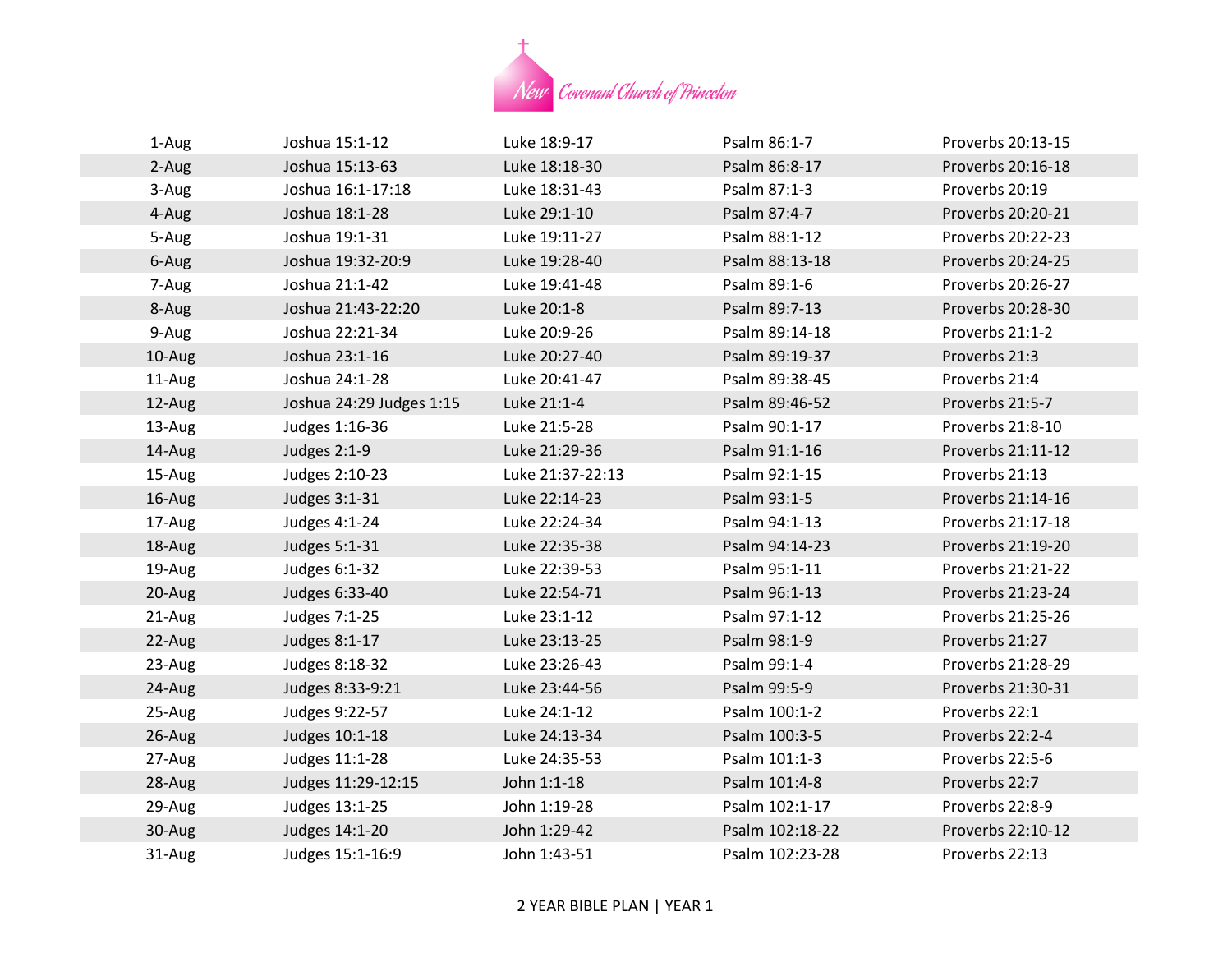

| 1-Sep  | Judges 16:10-31     | John 2:1-11   | Psalm 103:1-12   | Proverbs 22:14    |
|--------|---------------------|---------------|------------------|-------------------|
| 2-Sep  | Judges 17:1-18:21   | John 2:12-25  | Psalm 103:13-22  | Proverbs 22:15    |
| 3-Sep  | Judges 18:22-31     | John 3:1-15   | Psalm 104:1-7    | Proverbs 22:16    |
| 4-Sep  | Judges 19:1-30      | John 3:16-21  | Psalm 104:8-23   | Proverbs 22:17-19 |
| 5-Sep  | Judges 20:1-48      | John 3:22-30  | Psalm 104:24-30  | Proverbs 22:20-21 |
| 6-Sep  | Judges 21:1-25      | John 3:31-4:3 | Psalm 104:31-35  | Proverbs 22:22-23 |
| 7-Sep  | Ruth 1:1-22         | John 4:4-30   | Psalm 105:1-7    | Proverbs 22:24-25 |
| 8-Sep  | Ruth 2:1-3:6        | John 4:31-42  | Psalm 105:8-15   | Proverbs 22:26-27 |
| 9-Sep  | Ruth 3:7-4:22       | John 4:43-45  | Psalm 105:16-26  | Proverbs 22:28-29 |
| 10-Sep | 1 Samuel 1:1-23     | John 4:46-54  | Psalm 105:27-36  | Proverbs 23:1-3   |
| 11-Sep | 1 Samuel 1:24-2:21  | John 5:1-18   | Psalm 105:37-45  | Proverbs 23:4-5   |
| 12-Sep | 1 Samuel 2:22-3:18  | John 5:19-23  | Psalm 106:1-2    | Proverbs 23:6-8   |
| 13-Sep | 1 Samuel 3:19-4:33  | John 5:24-38  | Psalm 106:3-5    | Proverbs 23:9-11  |
| 14-Sep | 1 Samuel 5:1-6:12   | John 5:39-47  | Psalm 106:6-12   | Proverbs 23:12    |
| 15-Sep | 1 Samuel 6:13-7:17  | John 6:1-15   | Psalm 106:13-23  | Proverbs 23:13-14 |
| 16-Sep | 1 Samuel 8:1-22     | John 6:16-21  | Psalm 106:24-31  | Proverbs 23:15-16 |
| 17-Sep | 1 Samuel 9:1-27     | John 6:22-29  | Psalm 106:32-46  | Proverbs 23:17-18 |
| 18-Sep | 1 Samuel 10:1-27    | John 6:30-42  | Psalm 106:47-48  | Proverbs 23:19-21 |
| 19-Sep | 1 Samuel 11:1-15    | John 6:43-52  | Psalm 107:1-3    | Proverbs 23:22    |
| 20-Sep | 1 Samuel 12:1-25    | John 6:53-71  | Psalm 107:4-32   | Proverbs 23:23    |
| 21-Sep | 1 Samuel 13:1-23    | John 7:1-13   | Psalm 107:33-43  | Proverbs 23:24    |
| 22-Sep | 1 Samuel 14:1-23    | John 7:14-30  | Psalm 108:1-4    | Proverbs 23:25-28 |
| 23-Sep | 1 Samuel 14:24-52   | John 7:31-36  | Psalm 108:5-13   | Proverbs 23:29-35 |
| 24-Sep | 1 Samuel 15:1-35    | John 7:37-53  | Psalm 109:1-21a  | Proverbs 24:1-2   |
| 25-Sep | 1 Samuel 16:1-23    | John 8:1-11   | Psalm 109:21b-31 | Proverbs 24:3-4   |
| 26-Sep | 1 Samuel 17:1-40    | John 8:12-20  | Psalm 110:1-3    | Proverbs 24:5-6   |
| 27-Sep | 1 Samuel 17:41-18:4 | John 8:21-24  | Psalm 110:4-7    | Proverbs 24:7     |
| 28-Sep | 1 Samuel 18:5-30    | John 8:25-30  | Psalm 111:1-4a   | Proverbs 24:8     |
| 29-Sep | 1 Samuel 19:1-24    | John 8:31-36  | Psalm 111:4b-10  | Proverbs 24:9-10  |
| 30-Sep | 1 Samuel 20:1-34    | John 8:37-59  | Psalm 112:1-3    | Proverbs 24:11-12 |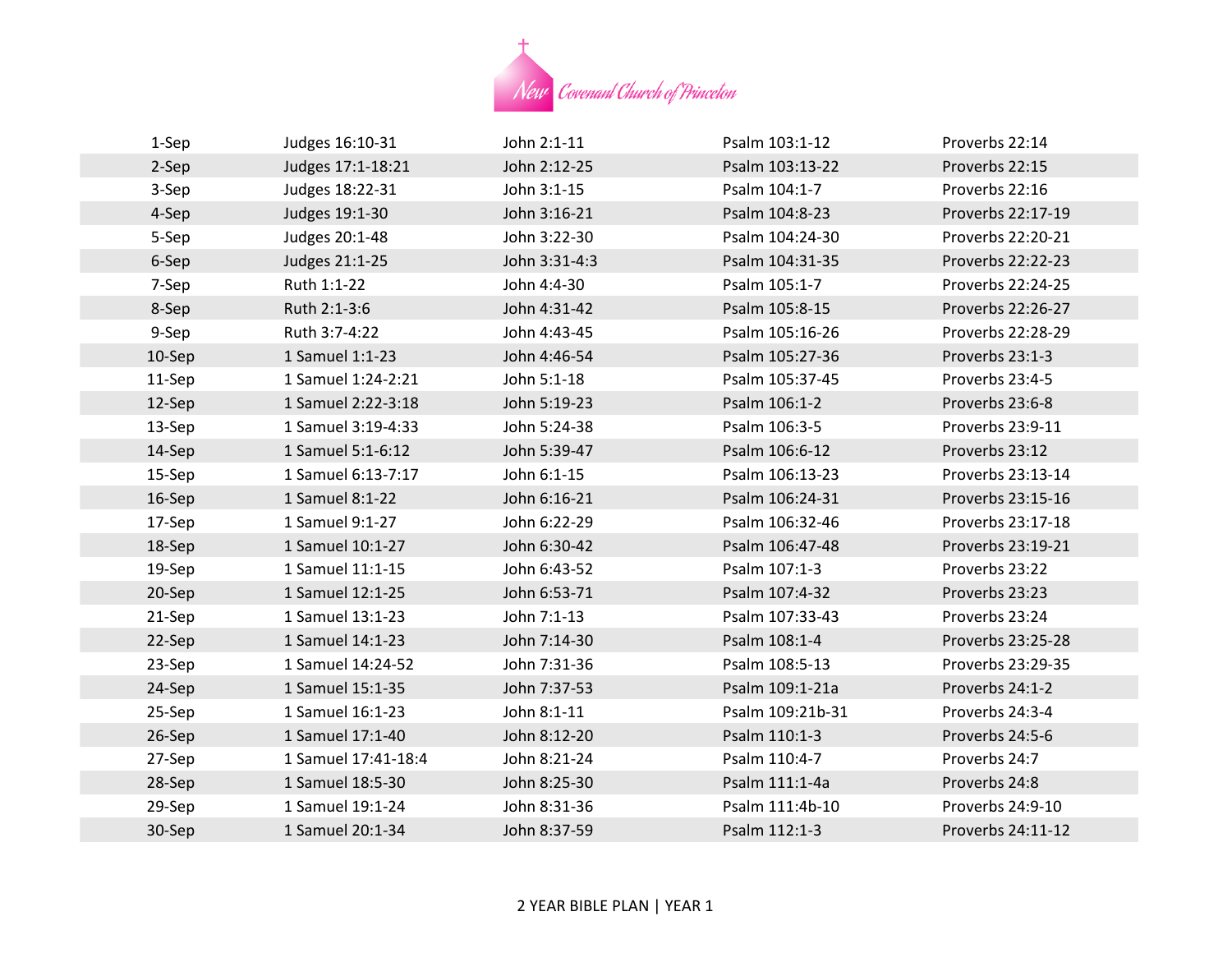

| 1-Oct     | 1 Samuel 20:35-21:15 | John 9:1-13      | Psalm 112:4-10     | Proverbs 24:13-14 |
|-----------|----------------------|------------------|--------------------|-------------------|
| 2-Oct     | 1 Samuel 22:1-23     | John 9:14-41     | Psalm 113:1-9      | Proverbs 24:15-16 |
| 3-Oct     | 1 Samuel 23:1-29     | John 10:1-10     | Psalm 114:1-8      | Proverbs 24:17-20 |
| 4-Oct     | 1 Samuel 24:1-22     | John 10:11-21    | Psalm 115:1-10     | Proverbs 24:21-22 |
| 5-Oct     | 1 Samuel 25:1-44     | John 10:22-29    | Psalm 115:11-18    | Proverbs 24:23-25 |
| 6-Oct     | 1 Samuel 26:1-25     | John 10:30-42    | Psalm 116:1-5      | Proverbs 24:26    |
| 7-Oct     | 1 Samuel 27:1-28:25  | John 11:1-29     | Psalm 116:6-14     | Proverbs 24:27    |
| 8-Oct     | 1 Samuel 29:1-30:20  | John 11:30-54    | Psalm 116:15-117:2 | Proverbs 24:28-29 |
| 9-Oct     | 1 Samuel 30:21-31:13 | John 11:55-12:8  | Psalm 118:1-7      | Proverbs 24:30-34 |
| 10-Oct    | 2 Samuel 1:1-16      | John 12:9-19     | Psalm 118:8-18     | Proverbs 25:1-5   |
| $11-Oct$  | 2 Samuel 1:17-2:11   | John 12:20-36    | Psalm 118:19-26    | Proverbs 25:6-8   |
| 12-Oct    | 2 Samuel 2:12-3:5    | John 12:37-50    | Psalm 118:27-29    | Proverbs 25:9-10  |
| $13-Oct$  | 2 Samuel 3:6-39      | John 13:1-20     | Psalm 119:1-8      | Proverbs 25:11-14 |
| 14-Oct    | 2 Samuel 4:1-5:12    | John 13:21-30    | Psalm 119:9-16     | Proverbs 25:15    |
| $15-Oct$  | 2 Samuel 5:13-6:23   | John 13:31-38    | Psalm 119:17-24    | Proverbs 25:16    |
| 16-Oct    | 2 Samuel 7:1-29      | John 14:1-14     | Psalm 119:25-32    | Proverbs 25:17    |
| 17-Oct    | 2 Samuel 8:1-18      | John 14:15-26    | Psalm 119:33-40    | Proverbs 25:18-19 |
| 18-Oct    | 2 Samuel 9:1-10:19   | John 14:27-31    | Psalm 119:41-48    | Proverbs 25:20-22 |
| 19-Oct    | 2 Samuel 11:1-27     | John 15:1-17     | Psalm 119:49-58    | Proverbs 25:23-24 |
| $20$ -Oct | 2 Samuel 12:1-14     | John 15:18-27    | Psalm 119:59-64    | Proverbs 25:25-27 |
| $21-Oct$  | 2 Samuel 12:15-31    | John 16:1-16     | Psalm 119:65-72    | Proverbs 25:28    |
| $22-Oct$  | 2 Samuel 13:1-22     | John 16:17-33    | Psalm 119:73-80    | Proverbs 26:1-2   |
| $23-Oct$  | 2 Samuel 13:23-29    | John 17:1-26     | Psalm 119:81-88    | Proverbs 26:3-5   |
| 24-Oct    | 2 Samuel 14:1-33     | John 18:1-14     | Psalm 119:89-96    | Proverbs 26:6-8   |
| 25-Oct    | 2 Samuel 15:1-22     | John 18:15-24    | Psalm 119:97-104   | Proverbs 26:9-12  |
| $26-Oct$  | 2 Samuel 15:23-16:4  | John 18:25-19:22 | Psalm 119:105-112  | Proverbs 26:13-16 |
| 27-Oct    | 2 Samuel 16:5-23     | John 19:23-30    | Psalm 119:113-120  | Proverbs 26:17    |
| $28-Oct$  | 2 Samuel 17:1-16     | John 19:31-42    | Psalm 119:121-128  | Proverbs 26:18-19 |
| $29-Oct$  | 2 Samuel 17:17-29    | John 20:1-18     | Psalm 119:129-136  | Proverbs 26:20    |
| 30-Oct    | 2 Samuel 18:1-18     | John 20:19-31    | Psalm 119:137-152  | Proverbs 26:21-22 |
| 31-Oct    | 2 Samuel 18:19-19:10 | John 21:1-14     | Psalm 119:153-159  | Proverbs 26:23    |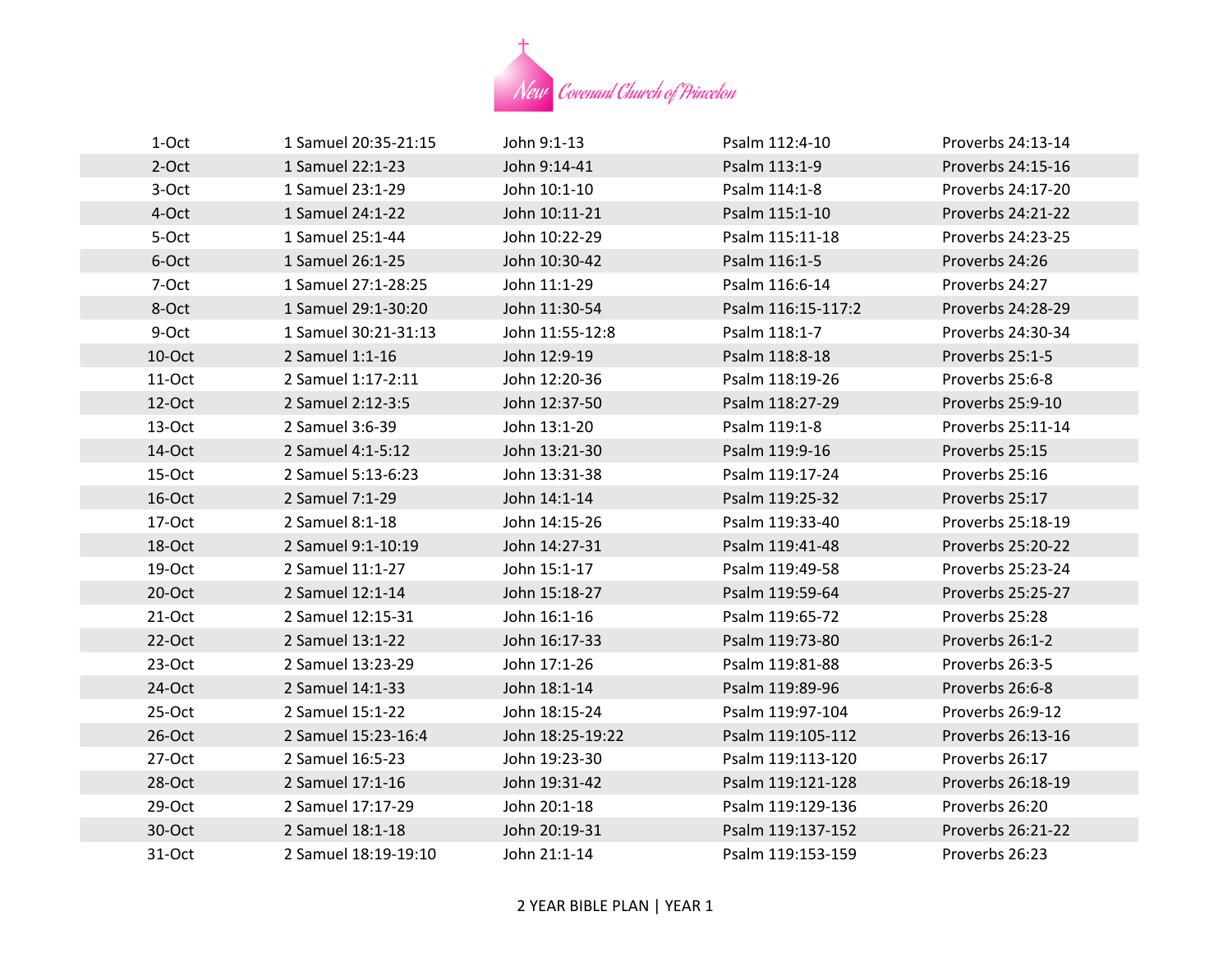

| 1-Nov  | 2 Samuel 19:11-40    | John 21:15-25 | Psalm 119:160-168 | Proverbs 26:24-26 |
|--------|----------------------|---------------|-------------------|-------------------|
| 2-Nov  | 2 Samuel 19:41-20:13 | Acts 1:1-14   | Psalm 119:169-176 | Proverbs 26:27    |
| 3-Nov  | 2 Samuel 20:14-26    | Acts 1:15-26  | Psalm 120:1-7     | Proverbs 26:28    |
| 4-Nov  | 2 Samuel 21:1-22     | Acts 2:1-21   | Psalm 121:1-4     | Proverbs 27:1-2   |
| 5-Nov  | 2 Samuel 22:1-46     | Acts 2:22-47  | Psalm 121: 5-8    | Proverbs 27:3     |
| 6-Nov  | 2 Samuel 22:47-23:23 | Acts 3: 1-11  | Psalm 122: 1-5    | Proverbs 27:4-6   |
| 7-Nov  | 2 Samuel 23:24-24:9  | Acts 3:12-26  | Psalm 122:6-9     | Proverbs 27:7-9   |
| 8-Nov  | 2 Samuel 24:10-25    | Acts 4: 1-22  | Psalm 123:1-2     | Proverbs 27:10    |
| 9-Nov  | 1 Kings 1:1-37       | Acts 4: 23-37 | Psalm 123:3-4     | Proverbs 27:11    |
| 10-Nov | 1 Kings 1:38-53      | Acts 5:1-11   | Psalm 124:1-6     | Proverbs 27:12    |
| 11-Nov | 1 Kings 2:1-25       | Acts 5:12-42  | Psalm 124:7-8     | Proverbs 27:13    |
| 12-Nov | 1 Kings 2:26-3:2     | Acts 6:1-6    | Psalm 125:1-3     | Proverbs 27:14    |
| 13-Nov | 1 Kings 3:3-28       | Acts 6:7-15   | Psalm 125:4-5     | Proverbs 27:15-16 |
| 14-Nov | 1 Kings 4:1-34       | Acts 7:1-10   | Psalm 126:1-3     | Proverbs 27:17    |
| 15-Nov | 1 Kings 5:1-6:13     | Acts 7:11-29  | Psalm 126:4-6     | Proverbs 27:18-20 |
| 16-Nov | 1 Kings 6:14-38      | Acts 7:30-43  | Psalm 127:1-2     | Proverbs 27:21-22 |
| 17-Nov | 1 Kings 7:1-26       | Acts 7:44-50  | Psalm 127:3-5     | Proverbs 27:23-27 |
| 18-Nov | 1 Kings 7:27-51      | Acts 7:51-60  | Psalm 128:1-4     | Proverbs 28: 1    |
| 19-Nov | 1 Kings 8:1-21       | Acts 8:1-13   | Psalm 128:5-6     | Proverbs 28:2     |
| 20-Nov | 1 Kings 8:22-66      | Acts 8:14-24  | Psalm 129:1-4     | Proverbs 28:3-5   |
| 21-Nov | 1 Kings 9:1-28       | Acts 8:25-40  | Psalm 129:5-8     | Proverbs 28:6-7   |
| 22-Nov | 1 Kings 10:1-29      | Acts 9:1-9    | Psalm 130:1-5     | Proverbs 28:8-10  |
| 23-Nov | 1 Kings 11:1-28      | Acts 9:10-25  | Psalm 130:6-8     | Proverbs 28:11    |
| 24-Nov | 1 Kings 11:29-12:19  | Acts 9:26-35  | Psalm 131:1-132:9 | Proverbs 28:12-13 |
| 25-Nov | 1 Kings 12:20-13:6   | Acts 9:36-43  | Psalm 132:10-12   | Proverbs 28:14    |
| 26-Nov | 1 Kings 13:7-34      | Acts 10:1-8   | Psalm 132:13-18   | Proverbs 28:15-16 |
| 27-Nov | 1 Kings 14:1-31      | Acts 10:9-23  | Psalm 133:1-2     | Proverbs 28:17-18 |
| 28-Nov | 1 Kings 15:1-24      | Acts 10:24-33 | Psalm 133:3       | Proverbs 28:19-20 |
| 29-Nov | 1 Kings 15:25-16:28  | Acts 10:34-48 | Psalm 134:1-135:4 | Proverbs 28:21-22 |
| 30-Nov | 1 Kings 16:29-17:24  | Acts 11:1-18  | Psalm 135:5-12    | Proverbs 28:23-24 |
|        |                      |               |                   |                   |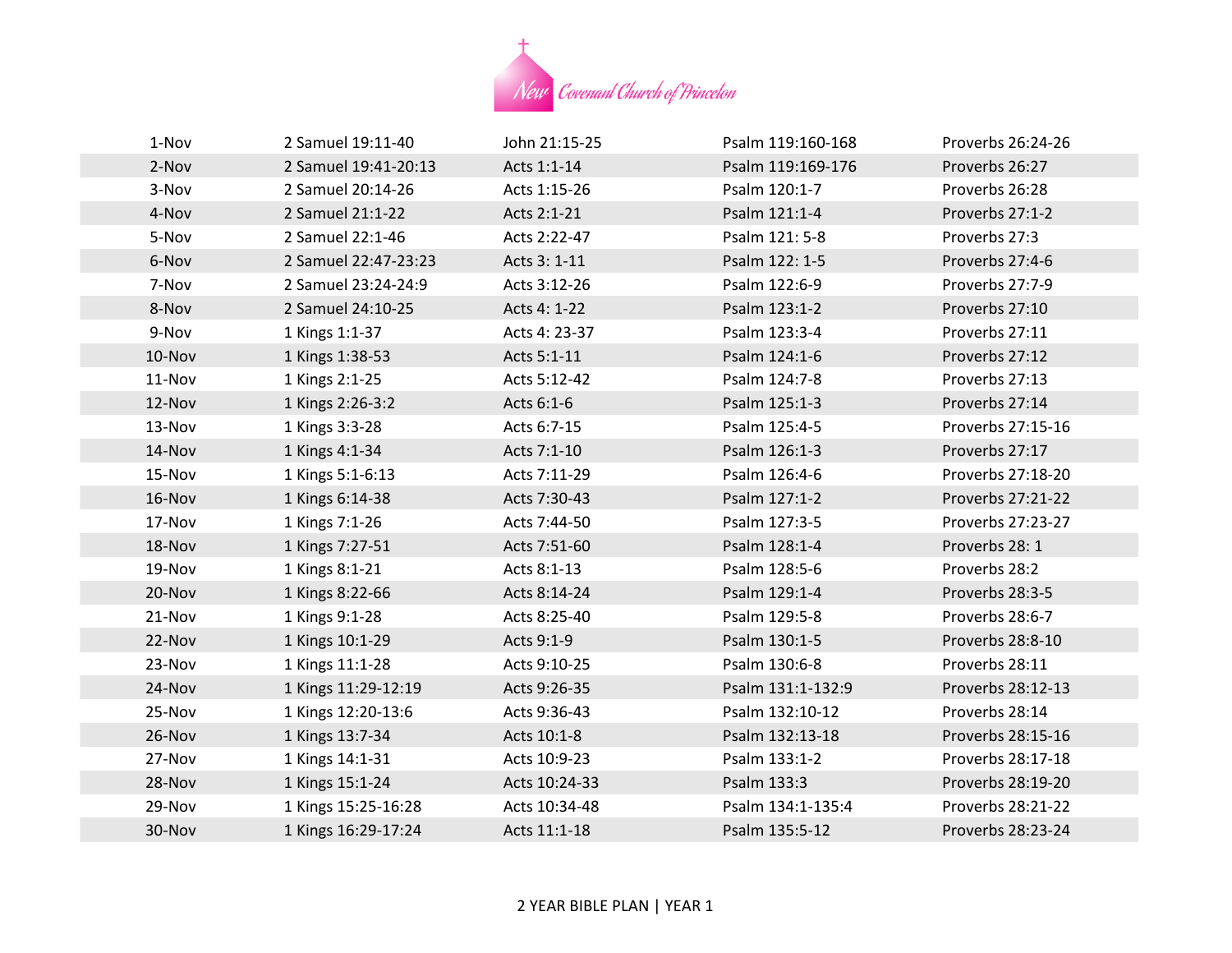

| 1-Dec  | 1 Kings 18:1-19       | Acts 11:19-30    | Psalm 135:13-21 | Proverbs 28:25-26 |
|--------|-----------------------|------------------|-----------------|-------------------|
| 2-Dec  | 1 Kings 18:20-46      | Acts 12:1-19     | Psalm 136:1-12  | Proverbs 28:27-28 |
| 3-Dec  | 1 Kings 19:1-14       | Acts 12:20-23    | Psalm 136:13-26 | Proverbs 29:1     |
| 4-Dec  | 1 Kings 19:15-20:15   | Acts 12:24-13:12 | Psalm 137:1-4   | Proverbs 29:2-4   |
| 5-Dec  | 1 Kings 20:16-43      | Acts 13:13-15    | Psalm 137:5-9   | Proverbs 29:5-8   |
| 6-Dec  | 1 Kings 21:1-29       | Acts 13:16-25    | Psalm 138:1-6   | Proverbs 29:9-11  |
| 7-Dec  | 1 Kings 22:1-28       | Acts 13:26-37    | Psalm 137:7-8   | Proverbs 29:12-14 |
| 8-Dec  | 1 Kings 22:29-53      | Acts 13:38-43    | Psalm 139:1-12  | Proverbs 29:15-17 |
| 9-Dec  | 2 Kings 1:1-18        | Acts 13:44-14:7  | Psalm 139:13-24 | Proverbs 29:18    |
| 10-Dec | 2 Kings 2:1-25        | Acts 14:8-20     | Psalm 140:1-8   | Proverbs 29:19-20 |
| 11-Dec | 2 Kings 3:1-27        | Acts 14:21-28    | Psalm 140:9-13  | Proverbs 29:21-22 |
| 12-Dec | 2 Kings 4:1-17        | Acts 15:1-21     | Psalm 141:1-2   | Proverbs 29:23    |
| 13-Dec | 2 Kings 4:18-44       | Acts 15:22-35    | Psalm 141:3-10  | Proverbs 29:24-25 |
| 14-Dec | 2 Kings 5:1-27        | Acts 15:36-16:5  | Psalm 142:1-3A  | Proverbs 29:26-27 |
| 15-Dec | 2 Kings 6:1-23        | Acts 16:6-15     | Psalm 142:3B-7  | Proverbs 30:1-4   |
| 16-Dec | 2 Kings 6:24-7:20     | Acts 16:16-24    | Psalm 143:1-6   | Proverbs 30:5-6   |
| 17-Dec | 2 Kings 8:1-19        | Acts 16:25-40    | Psalm 143:7-12  | Proverbs 30:7-9   |
| 18-Dec | 2 Kings 8:20-9:13     | Acts 17:1-9      | Psalm 144:1-8   | Proverbs 30:10    |
| 19-Dec | 2 Kings 9:14-37       | Acts 17:10-15    | Psalm 144:9-15  | Proverbs 30:11-14 |
| 20-Dec | 2 Kings 10:1-31       | Acts 17:16-34    | Psalm 145:1-7   | Proverbs 30:15-16 |
| 21-Dec | 2 Kings 10:32-11:20   | Acts 18:1-11     | Psalm 145:8-21  | Proverbs 30:17    |
| 22-Dec | 2 Kings 11:21-12:21   | Acts 18:12-22    | Psalm 146:1-2   | Proverbs 30:18-20 |
| 23-Dec | 2 Kings 13:1-25       | Acts 18:23-28    | Psalm 146:3-10  | Proverbs 30:21-23 |
| 24-Dec | 2 Kings 14:1-29       | Acts 19:1-12     | Psalm 147:1-11  | Proverbs 30:24-28 |
| 25-Dec | 2 Kings 15:1-31       | Acts 19:13-22    | Psalm 147:12-20 | Proverbs 30:29-31 |
| 26-Dec | 2 Kings 15:32-16:20   | Acts 19:23-41    | Psalm 148:1-4   | Proverbs 30:32    |
| 27-Dec | 2 Kings 17:1-28       | Acts 20:1-15     | Psalm 148:5-14  | Proverbs 30:33    |
| 28-Dec | 2 Kings 17:29 - 18:12 | Acts 20:16-38    | Psalm 149:1     | Proverbs 31:1-7   |
| 29-Dec | 2 Kings 18:13 - 19:4  | Acts 21:1-6      | Psalm 149:2-9   | Proverbs 31:8-9   |
| 30-Dec | 2 Kings 19:5-37       | Acts 21:7-17     | Psalm 150:1-5   | Proverbs 31:10-24 |
| 31-Dec | 2 Kings 20:1-21       | Acts 21:18-26    | Psalm 150:6     | Proverbs 31:25-31 |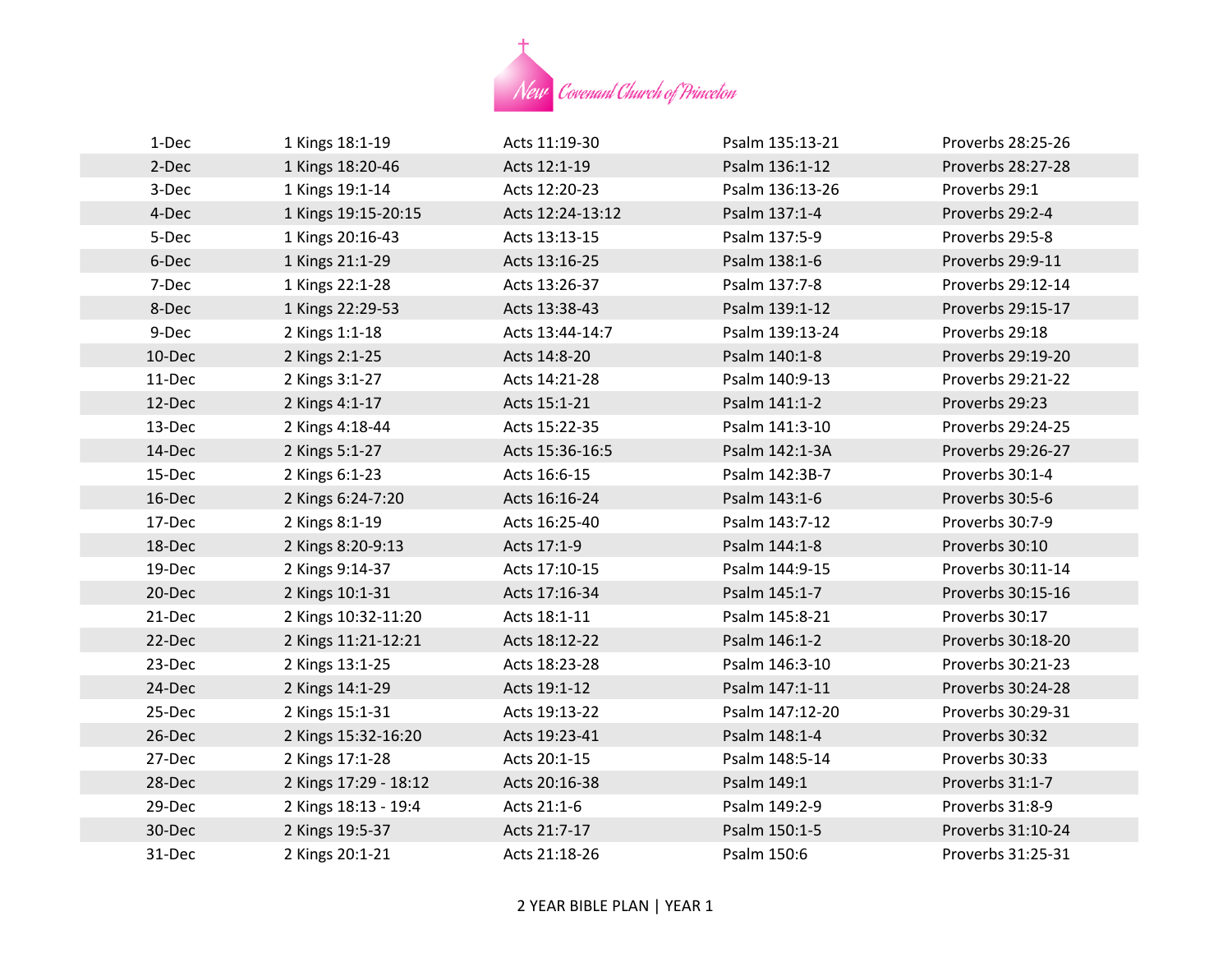

| $1$ -Jan  | 2 Kings 21:1-22:2        | Acts 21:27-36  | Psalm 1:1-5    | Proverbs 1:1-6   |
|-----------|--------------------------|----------------|----------------|------------------|
| 2-Jan     | 2 Kings 22:3-23:7        | Acts 21:37-41  | Psalm 1:6      | Proverbs 1:7-9   |
| 3-Jan     | 2 Kings 23:8-30          | Acts 22:1-16   | Psalm 2:1-6    | Proverbs 1:10-19 |
| 4-Jan     | 2 Kings 23:31-25:7       | Acts 22:17-30  | Psalm 2:7-12   | Proverbs 1:20-23 |
| 5-Jan     | 2 Kings 25:8-30          | Acts 23:1-10   | Psalm 3:1-5    | Proverbs 1:24-28 |
| 6-Jan     | 1 Chronicles 1:1-33      | Acts 23:11-15  | Psalm 3:6-8    | Proverbs 1:29-33 |
| 7-Jan     | 1 Chronicles 1:34-2:17   | Acts 23:16-35  | Psalm 4:1-3    | Proverbs 2:1-5   |
| 8-Jan     | 1 Chronicles 2:18-55     | Acts 24:1-23   | Psalm 4:4-8    | Proverbs 2:6-15  |
| 9-Jan     | 1 Chronicles 3:1-4:4     | Acts 24:24-27  | Psalm 5:1-6    | Proverbs 2:16-22 |
| $10$ -Jan | 1 Chronicles 4:5-37      | Acts 25:1-13   | Psalm 5:7-12   | Proverbs 3:1-6   |
| $11$ -Jan | 1 Chronicles 4:38-5:17   | Acts 25:14-27  | Psalm 6:1-5    | Proverbs 3:7-8   |
| $12$ -Jan | 1 Chronicles 5:18-6:30   | Acts 26:1-8    | Psalm 6:6-10   | Proverbs 3:9-10  |
| 13-Jan    | 1 Chronicles 6:31-81     | Acts 26:9-32   | Psalm 7:1-9    | Proverbs 3:11-12 |
| $14$ -Jan | 1 Chronicles 7:1-40      | Acts 27:1-6    | Psalm 7:10-17  | Proverbs 3:13-15 |
| 15-Jan    | 1 Chronicles 8:1-40      | Acts 27:7-20   | Psalm 8:1      | Proverbs 3:16-18 |
| $16$ -Jan | 1 Chronicles 9:1-16      | Acts 27:21-32  | Psalm 8:2-9    | Proverbs 3:19-20 |
| 17-Jan    | 1 Chronicles 9:17-10:14  | Acts 27:33-44  | Psalm 9:1-8    | Proverbs 3:21-26 |
| 18-Jan    | 1 Chronicles 11:1-25     | Acts 8:1-16    | Psalm 9:9-12   | Proverbs 3:27-32 |
| 19-Jan    | 1 Chronicles 11:26-12:18 | Acts 28:17-31  | Psalm 9:13-18  | Proverbs 3:33-35 |
| 20-Jan    | 1 Chronicles 12:19-40    | Romans 1:1-9   | Psalm 9:19-20  | Proverbs 4:1-6   |
| $21$ -Jan | 1 Chronicles 13:1-14:17  | Romans 1:10-17 | Psalm 10:1-6   | Proverbs 4:7-10  |
| 22-Jan    | 1 Chronicles 15:1-29     | Romans 1:18-20 | Psalm 10:7-15  | Proverbs 4:11-13 |
| 23-Jan    | 1 Chronicles 16:1-36     | Romans 1:21-32 | Psalm 10:16    | Proverbs 4:14-19 |
| 24-Jan    | 1 Chronicles 16:37-17:15 | Romans 2:1-11  | Psalm 10:17-18 | Proverbs 4:20-27 |
| 25-Jan    | 1 Chronicles 17:16-18:17 | Romans 2:12-24 | Psalm 11:1-6   | Proverbs 5:1-6   |
| $26$ -Jan | 1 Chronicles 19:1-20:8   | Romans 2:25-29 | Psalm 11:7     | Proverbs 5:7-14  |
| 27-Jan    | 1 Chronicles 21:1-30     | Romans 3:1-8   | Psalm 12:1-5   | Proverbs 5:15-21 |
| 28-Jan    | 1 Chronicles 22:1-19     | Romans 3:9-22  | Psalm 12:6-8   | Proverbs 5:22-23 |
| 29-Jan    | 1 Chronicles 23:1-32     | Romans 3:23-31 | Psalm 13:1-4   | Proverbs 6:1-5   |
| 30-Jan    | 1 Chronicles 24:1-31     | Romans 4:1-10  | Psalm 13:5-6   | Proverbs 6:6-11  |
| $31$ -Jan | 1 Chronicles 25:1-26:11  | Romans 4:11-12 | Psalm 14:1-6   | Proverbs 6:12-15 |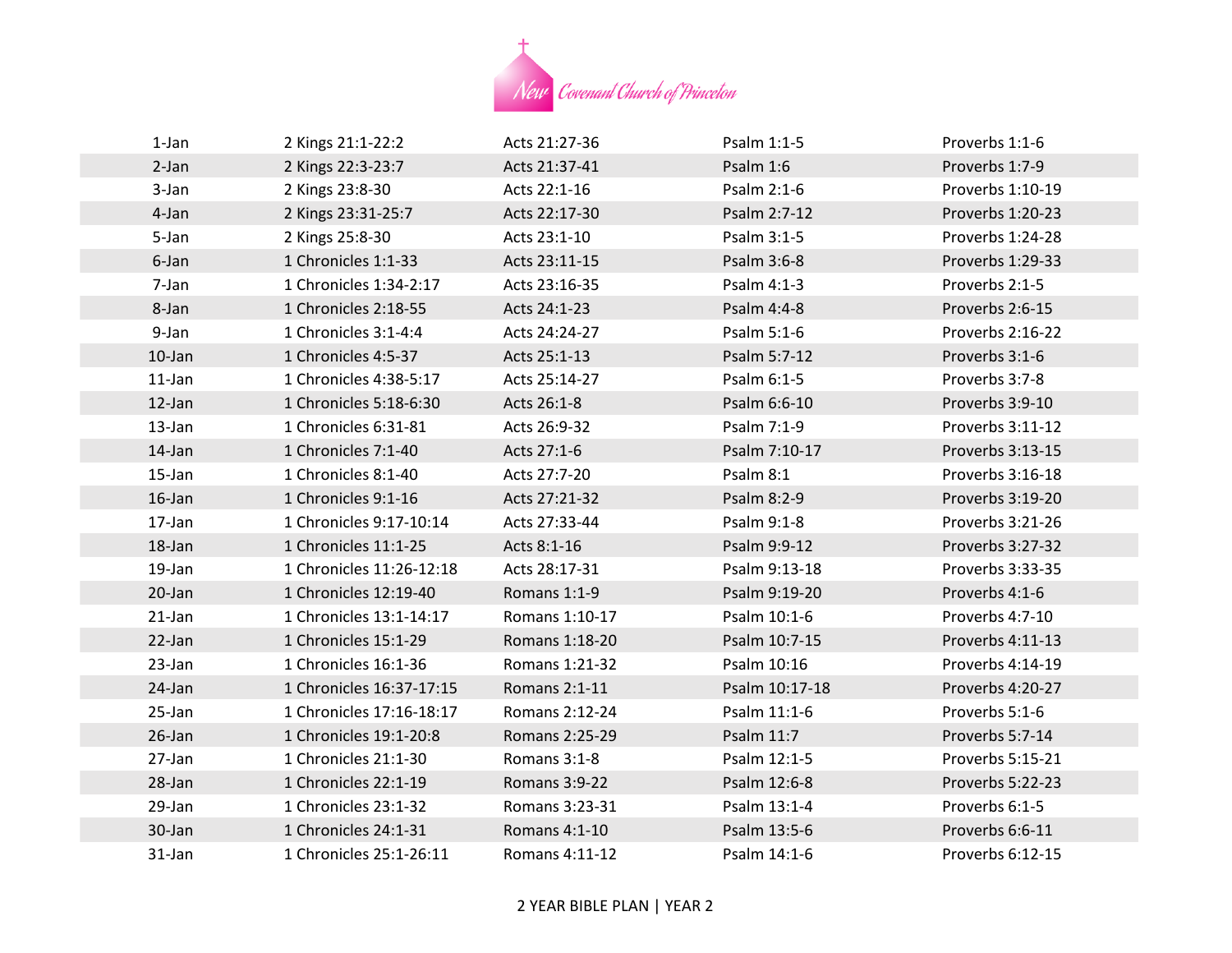

| 1-Feb  | 1 Chronicles 26:12-32   | Romans 4:13-17    | Psalm 14:7     | Proverbs 6:16-19  |
|--------|-------------------------|-------------------|----------------|-------------------|
| 2-Feb  | 1 Chronicles 27:1-34    | Romans 4:18-5:5   | Psalm 15:1-5   | Proverbs 6:20-26  |
| 3-Feb  | 1 Chronicles 28:1-21    | Romans 5:6-11     | Psalm 16:1-4   | Proverbs 6:27-35  |
| 4-Feb  | 1 Chronicles 29:1-30    | Romans 5:12-21    | Psalm 16:5-8   | Proverbs 7:1-5    |
| 5-Feb  | 2 Chronicles 1:1-2:10   | Romans 6:1-14     | Psalm 16:9-11  | Proverbs 7:6-23   |
| 6-Feb  | 2 Chronicles 2:11-3:17  | Romans 6:15-23    | Psalm 17:1-5   | Proverbs 7:24-27  |
| 7-Feb  | 2 Chronicles 4:1-22     | Romans 7:1-4      | Psalm 17:6-15  | Proverbs 8:1-11   |
| 8-Feb  | 2 Chronicles 5:1-6:11   | Romans 7:5-13     | Psalm 18:1-3   | Proverbs 8:12-13  |
| 9-Feb  | 2 Chronicles 6:12-42    | Romans 7:14-25    | Psalm18:4-5    | Proverbs 8:14-26  |
| 10-Feb | 2 Chronicles 7:1-8:10   | Romans 8:1-8      | Psalm 18:16-24 | Proverbs 8:27-32  |
| 11-Feb | 2 Chronicles 8:11-9:12  | Romans 8:9-11     | Psalm 18:25-36 | Proverbs 8:33-36  |
| 12-Feb | 2 Chronicles 9:13-10:19 | Romans 8:12-25    | Psalm 18:37-45 | Proverbs 9:1-6    |
| 13-Feb | 2 Chronicles 11:1-12:16 | Romans 8:26-34    | Psalm 18:46-50 | Proverbs 9:7-8    |
| 14-Feb | 2 Chronicles 13:1-22    | Romans 8:35-39    | Psalm 19:1-6   | Proverbs 9:9-10   |
| 15-Feb | 2 Chronicles 14:1-15:8  | Romans 9:1-10A    | Psalm 19:7-14  | Proverbs 9:11-12  |
| 16-Feb | 2 Chronicles 15:9-16:14 | Romans 9:10B-24   | Psalm 20:1-6   | Proverbs 9:13-18  |
| 17-Feb | 2 Chronicles 17:1-19    | Romans 9:25-33    | Psalm 20:7-9   | Proverbs 10:1-20  |
| 18-Feb | 2 Chronicles 18:1-34    | Romans 10:1-13    | Psalm 21:1-7   | Proverbs 10:3-4   |
| 19-Feb | 2 Chronicles 19:1-11    | Romans 10:14-21   | Psalm 21:8-13  | Proverbs 10:5     |
| 20-Feb | 2 Chronicles 20:1-37    | Romans 11:1-12    | Psalm 22:1-18  | Proverbs 10:6-7   |
| 21-Feb | 2 Chronicles 21:1-20    | Romans 11:13-21   | Psalm 22:19-24 | Proverbs 10:8-9   |
| 22-Feb | 2 Chronicles 22:1-23:21 | Romans 11:22-36   | Psalm 22:25-26 | Proverbs 10:10    |
| 23-Feb | 2 Chronicles 24:1-27    | Romans 12:1-8     | Psalm 22:27-31 | Proverbs 10:11-12 |
| 24-Feb | 2 Chronicles 25:1-28    | Romans 129-21     | Psalm 23:1-6   | Proverbs 10:13-14 |
| 25-Feb | 2 Chronicles 26:1-27:9  | Romans 13:1-7     | Psalm 24:1-2   | Proverbs 10:15-16 |
| 26-Feb | 2 Chronicles 28:1-27    | Romans 13:8-14    | Psalm 24:3-6   | Proverbs 10:17    |
| 27-Feb | 2 Chronicles 29:1-17    | Romans 14:1-9     | Psalm 24:7-10  | Proverbs 10:18    |
| 28-Feb | 2 Chronicles 29:18-36   | Romans 14:10-15:4 | Psalm 25:1-7   | Proverbs 10:19    |
|        |                         |                   |                |                   |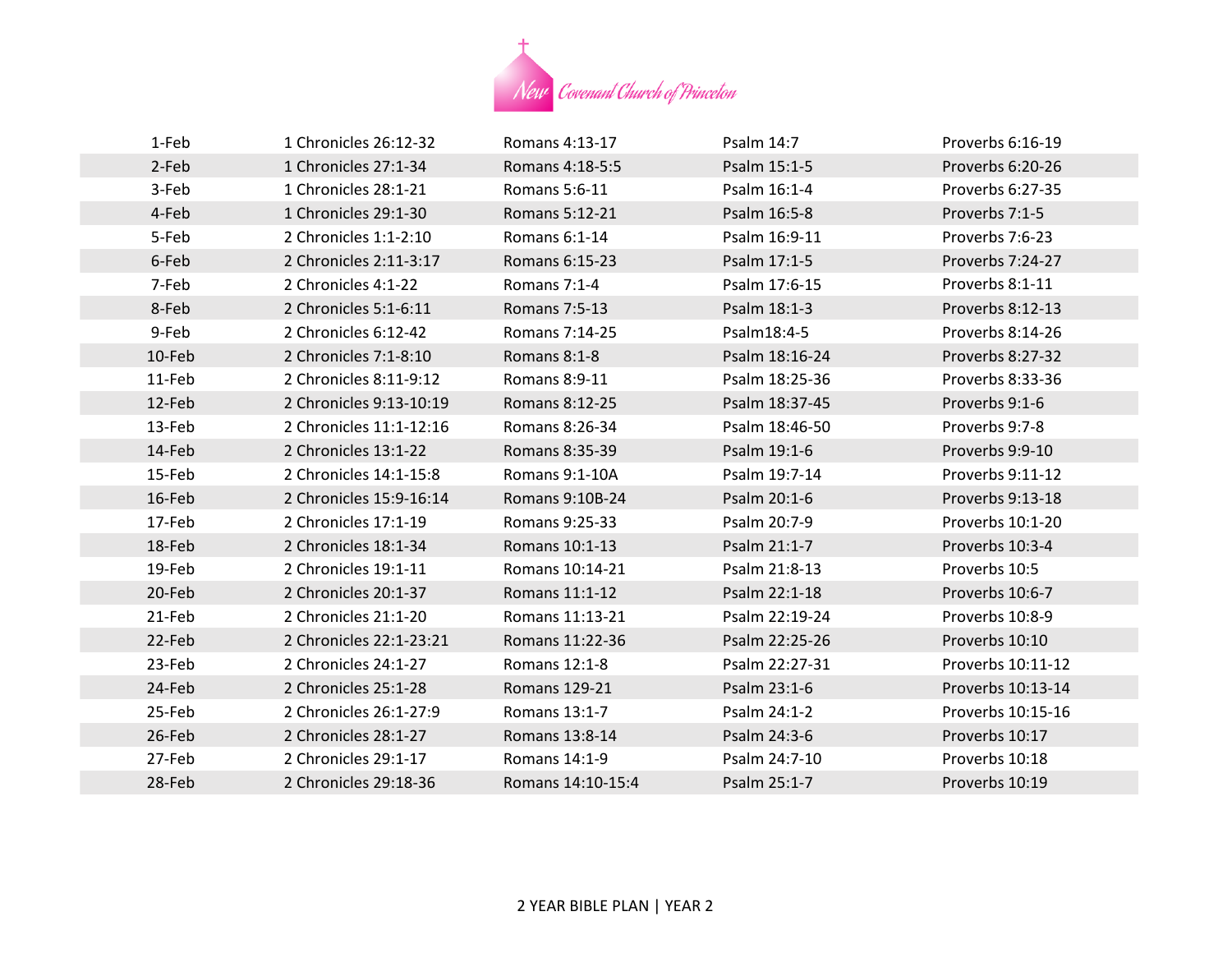

| 1-Mar  | 2 Chronicles 30:1-20       | Romans 15:5-13         | Psalm 25:8-15  | Proverbs 10:20-21 |
|--------|----------------------------|------------------------|----------------|-------------------|
| 2-Mar  | 2 Chronicles 30:21 - 31:21 | Romans 15:14-22        | Psalm 25:16-22 | Proverbs 10:22    |
| 3-Mar  | 2 Chronicles 32:1-23       | Romans 15:23-33        | Psalm 26:1-8   | Proverbs 10:23    |
| 4-Mar  | 2 Chronicles 32:24-33:13   | Romans 16:1-9          | Psalm 26:9-12  | Proverbs 10:24-25 |
| 5-Mar  | 2 Chronicles 33:14-34:13   | Romans 16:10-20        | Psalm 27:1     | Proverbs 10:26    |
| 6-Mar  | 2 Chronicles 34:14-33      | Romans 16:21-27        | Psalm 27:2-3   | Proverbs 10:27-28 |
| 7-Mar  | 2 Chronicles 35:1-27       | 1 Corinthians 1:1-9    | Psalm 27:4-6   | Proverbs 10:29-30 |
| 8-Mar  | 2 Chronicles 36:1-23       | 1 Corinthians 1:10-17  | Psalm 27:7-10  | Proverbs 10:31-32 |
| 9-Mar  | Ezra 1:1-2:35              | 1 Corinthians 1:18-25  | Psalm 27:11-14 | Proverbs 11:1-3   |
| 10-Mar | Ezra 2:36-70               | 1 Corinthians 1:26-2:5 | Psalm 28:1-5   | Proverbs 11:4     |
| 11-Mar | Ezra 3:1-13                | 1 Corinthians 2:6-16   | Psalm 28:6-9   | Proverbs 11:5-6   |
| 12-Mar | Ezra 4:1-24                | 1 Corinthians 3:1-4    | Psalm 29:1-2   | Proverbs 11:7     |
| 13-Mar | Ezra 5:1-6:1               | 1 Corinthians 3:5-15   | Psalm 29:3-11  | Proverbs 11:8     |
| 14-Mar | Ezra 6:2-22                | 1 Corinthians 3:16-23  | Psalm 30:1-3   | Proverbs 11:9-11  |
| 15-Mar | Ezra 7:1-26                | 1 Corinthians 4:1-9    | Psalm 30:4-12  | Proverbs 11:12-13 |
| 16-Mar | Ezra 7:27-8:28             | 1 Corinthians 4:10-21  | Psalm 31:1-2   | Proverbs 11:14    |
| 17-Mar | Ezra 8:21-36               | 1 Corinthians 5:1-8    | Psalm 31:3-8   | Proverbs 11:15    |
| 18-Mar | Ezra 9:1-15                | 1 Corinthians 5:9-13   | Psalm 31:9-18  | Proverbs 11:16-17 |
| 19-Mar | Ezra 10:1-17               | 1 Corinthians 6:1-8    | Psalm 31:19-20 | Proverbs 11:18-19 |
| 20-Mar | Ezra 10:18-44              | 1 Corinthians 6:9-20   | Psalm 31:21-22 | Proverbs 11:20-21 |
| 21-Mar | Nehemiah 1:1-2:8           | 1 Corinthians 7:1-16   | Psalm 31:23-24 | Proverbs 11:2     |
| 22-Mar | Nehemiah 2:9-3:14          | 1 Corinthians 7:17-24  | Psalm 32:1-7   | Proverbs 11:23    |
| 23-Mar | Nehemiah 3:15-4:5          | 1 Corinthians 7:25-32a | Psalm 32:8-11  | Proverbs 11:24-26 |
| 24-Mar | Nehemiah 4:6-5:13          | 1 Corinthians 7:32b-40 | Psalm 33:1-5   | Proverbs 11:27    |
| 25-Mar | Nehemiah 5:14-6:19         | 1 Corinthians 8:1-3    | Psalm 33:6-11  | Proverbs 11:28    |
| 26-Mar | Nehemiah 7:1-60            | 1 Corinthians 8:4-13   | Psalm 33:12-19 | Proverbs 11:29-31 |
| 27-Mar | Nehemiah 7:61-8:18         | 1 Corinthians 9:1-10   | Psalm 33:20-22 | Proverbs 12:1     |
| 28-Mar | Nehemiah 9:1-21            | 1 Corinthians 9:11-18  | Psalm 34:1-3   | Proverbs 12:2-3   |
| 29-Mar | Nehemiah 9:22-10:27        | 1 Corinthians 9:19-27  | Psalm 34:4-10  | Proverbs 12:4     |
| 30-Mar | Nehemiah 10:28-39          | 1 Corinthians 10:1-13  | Psalm 34:11-14 | Proverbs 12:5-7   |
| 31-Mar | Nehemiah 11:1-36           | 1 Corinthians 10:14-24 | Psalm 34:15-22 | Proverbs 12:8-9   |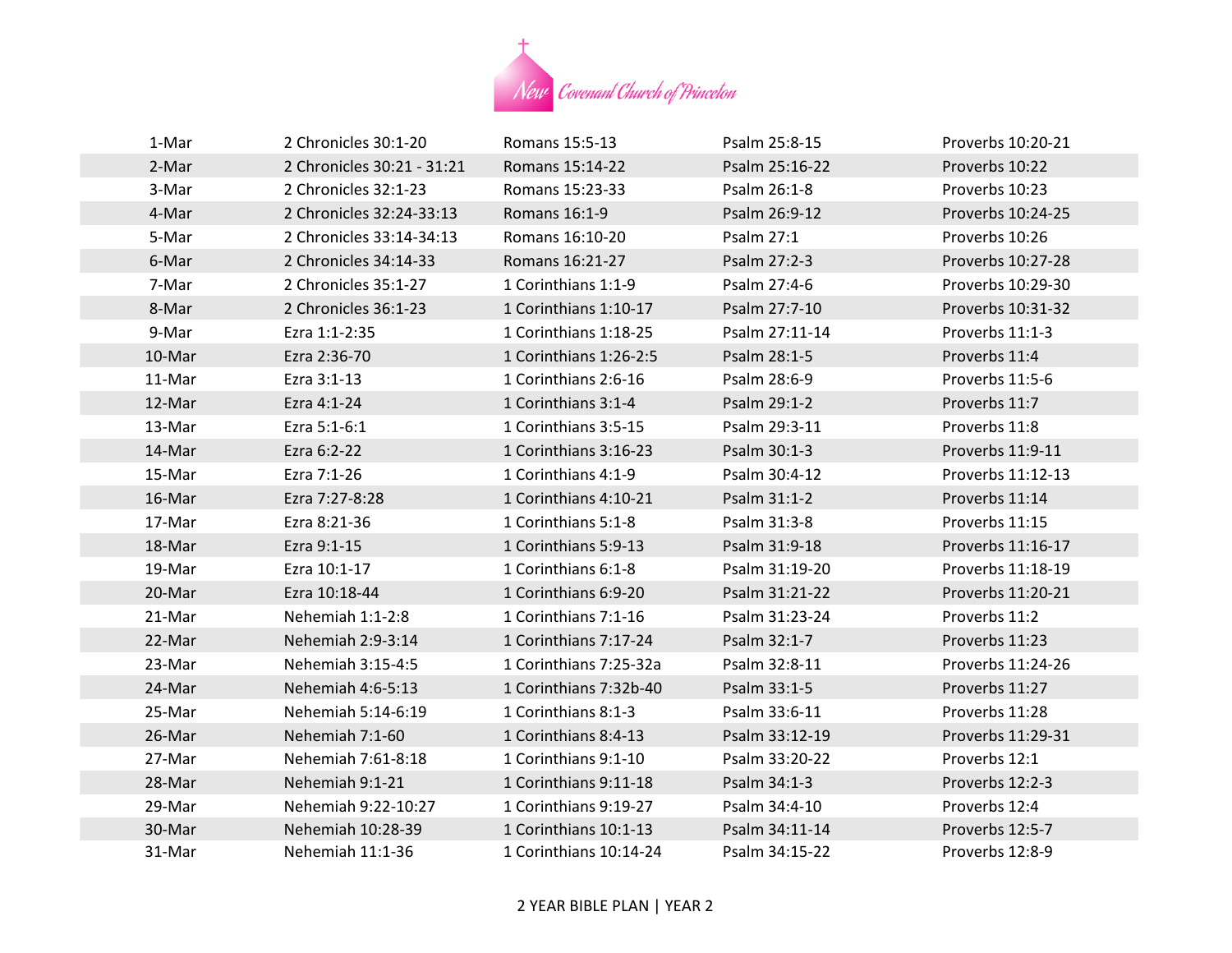

| 1-Apr  | Nehemiah 12:1-26     | 1 Corinthians 10:25-33  | Psalm 35:1-9   | Proverbs 12:10    |
|--------|----------------------|-------------------------|----------------|-------------------|
| 2-Apr  | Nehemiah 12:27-13:14 | 1 Corinthians 11:1-12   | Psalm 35:10-18 | Proverbs 12:11    |
| 3-Apr  | Nehemiah 13:15-31    | 1 Corinthians 11:13-16  | Psalm 35:19-28 | Proverbs 12:12-14 |
| 4-Apr  | Esther 1:1-2:4       | 1 Corinthians 11:17-22  | Psalm 36:1-5   | Proverbs 12:15-17 |
| 5-Apr  | Esther 2:5-3:15      | 1 Corinthians 11:23-24  | Psalm 36:6-9   | Proverbs 12:18    |
| 6-Apr  | Esther 4:1-5:14      | 1 Corinthians 12:1-7    | Psalm 36:10-12 | Proverbs 12:19-20 |
| 7-Apr  | Esther 6:1-7:10      | 1 Corinthians 12:8-26   | Psalm 37:1-6   | Proverbs 12:21-23 |
| 8-Apr  | Esther 8:1-9:15      | 1 Corinthians 12:27-31  | Psalm 37:7-11  | Proverbs 12:24    |
| 9-Apr  | Esther 9:16-10:3     | 1 Corinthians 13:1-13   | Psalm 37:12-20 | Proverbs 12:25    |
| 10-Apr | Job 1:1-22           | 1 Corinthians 14:1-9    | Psalm 37:21-29 | Proverbs 12:26    |
| 11-Apr | Job 2:1-3:26         | 1 Corinthians 14:10-17  | Psalm 37:30-33 | Proverbs 12:27-28 |
| 12-Apr | Job 4:1-5:27         | 1 Corinthians 14:18-25  | Psalm 37:34-40 | Proverbs 13:1     |
| 13-Apr | Job 6:1-7:21         | 1 Corinthians 14:26-40  | Psalm 38:1-18  | Proverbs 13:2-3   |
| 14-Apr | Job 8:1-9:24         | 1 Corinthians 15:1-11   | Psalm 38:19-22 | Proverbs 13:4     |
| 15-Apr | Job 9:25-11:20       | 1 Corinthians 15:12-28  | Psalm 39:1-5   | Proverbs 13:5-6   |
| 16-Apr | Job 12:1-13:28       | 1 Corinthians 15:29-44  | Psalm 39:6-13  | Proverbs 13:7-8   |
| 17-Apr | Job 14:1-15:35       | 1 Corinthians 15:45-58  | Psalm 40:1-3   | Proverbs 13:9-10  |
| 18-Apr | Job 16:1-18:4        | 1 Corinthians 16:1-9    | Psalm 40:4-10  | Proverbs 13:11    |
| 19-Apr | Job 18:19-29         | 1 Corinthians 16:10-24  | Psalm 40:11-13 | Proverbs 13:12-14 |
| 20-Apr | Job 20:1-21:21       | 2 Corinthians 1:1-7     | Psalm 40:14-17 | Proverbs 13:15-16 |
| 21-Apr | Job 21:22-22:30      | 2 Corinthians 1:8-11    | Psalm 41:1-3   | Proverbs 13:17-19 |
| 22-Apr | Job 23:1-24:25       | 2 Corinthians 1:12-22   | Psalm 41:4-13  | Proverbs 13:20-23 |
| 23-Apr | Job 25:1-27:23       | 2 Corinthians 1:23-2:11 | Psalm 42:1-8   | Proverbs 13:24-25 |
| 24-Apr | Job 28:1-29:17       | 2 Corinthians 2:12-14   | Psalm 42:9-11  | Proverbs 14:1-2   |
| 25-Apr | Job 29:18-30:31      | 2 Corinthians 2:15-17   | Psalm 43:1-4   | Proverbs 14:3-4   |
| 26-Apr | Job 31:1-32:1        | 2 Corinthians 3:1-11    | Psalm 43:5     | Proverbs 14:5-6   |
| 27-Apr | Job 32:2-33:33       | 2 Corinthians 3:12-18   | Psalm 44:1-3   | Proverbs 14:7-8   |
| 28-Apr | Job 34:1-37          | 2 Corinthians 4:1-4     | Psalm 44:4-7   | Proverbs 14:9-10  |
| 29-Apr | Job 35:1-36:33       | 2 Corinthians 4:5-12    | Psalm 44:8-22  | Proverbs 4:11-12  |
| 30-Apr | Job 37:1-24          | 2 Corinthians 4:13-18   | Psalm 44:23-26 | Proverbs 14:13-14 |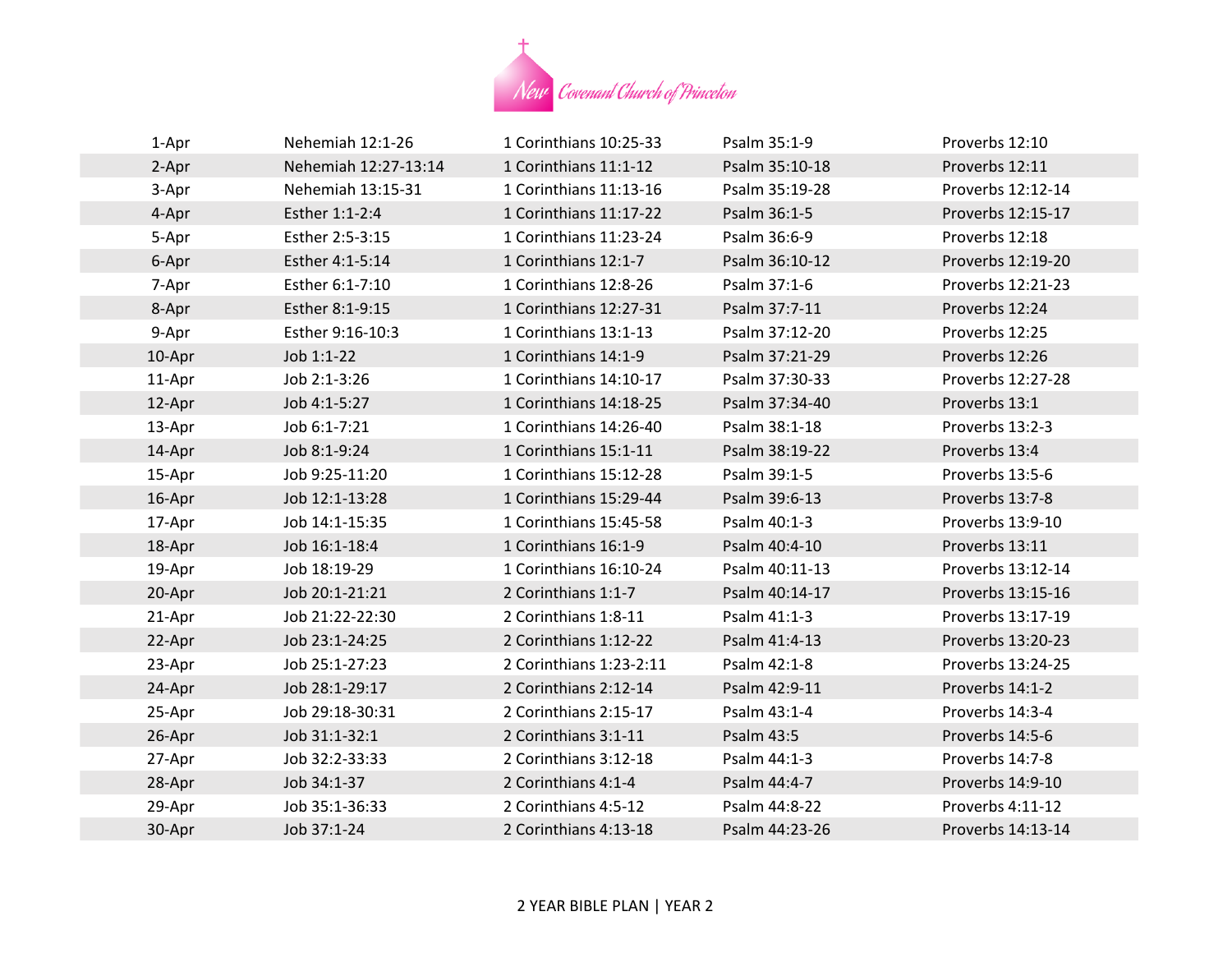

| 1-May  | Job 38:1-39:30          | 2 Corinthians 5:1-10    | Psalm 45:1-6   | Proverbs 14:15-16 |
|--------|-------------------------|-------------------------|----------------|-------------------|
| 2-May  | Job 40:1-41:34          | 2 Corinthians 5:11-14   | Psalm 45:7-17  | Proverbs 14:17-19 |
| 3-May  | Job 42:1-17             | 2 Corinthians 5:15-21   | Psalm 46:1-7   | Proverbs 14:20-21 |
| 4-May  | Ecclesiastes 1:1-2:23   | 2 Corinthians 6:1-2     | Psalm 46:8-11  | Proverbs 14:22-24 |
| 5-May  | Ecclesiastes 2:24-3:22  | 2 Corinthians 6:3-13    | Psalm 47:1-7   | Proverbs 14:25    |
| 6-May  | Ecclesiastes 4:1-5:9    | 2 Corinthians 6:14-7:1  | Psalm 47:8-9   | Proverbs 14:26-27 |
| 7-May  | Ecclesiastes 5:10-6:12  | 2 Corinthians 7:2-7     | Psalm 48:1-8   | Proverbs 14:28-29 |
| 8-May  | Ecclesiastes 7:1-8:8    | 2 Corinthians 7:8-10    | Psalm 48:9-14  | Proverbs 14:30-31 |
| 9-May  | Ecclesiastes 8:9-9:18   | 2 Corinthians 7:11-16   | Psalm 49:1-9   | Proverbs 14:32-33 |
| 10-May | Ecclesiastes 10:1-11:10 | 2 Corinthians 8:1-9     | Psalm 49:10-20 | Proverbs 14:34-35 |
| 11-May | Ecclesiastes 12:1-14    | 2 Corinthians 8:10-15   | Psalm 50:1-6   | Proverbs 15:1-3   |
| 12-May | Song of Songs 1:1-2:17  | 2 Corinthians 8:16-20   | Psalm 50:7-23  | Proverbs 15:4     |
| 13-May | Song of Songs 3:1-4:16  | 2 Corinthians 8:21-24   | Psalm 51:1-9   | Proverbs 15:5-7   |
| 14-May | Song of Songs 5:1-6:13  | 2 Corinthians 9:1-8     | Psalm 51:10-19 | Proverbs 15:8-10  |
| 15-May | Song of Songs 7:1-8:14  | 2 Corinthians 9:9-15    | Psalm 52:1-7   | Proverbs 15:11    |
| 16-May | Isaiah 1:1-31           | 2 Corinthians 10:1-12   | Psalm 52:8-9   | Proverbs 15:12-24 |
| 17-May | Isaiah 2:1-22           | 2 Corinthians 10:13-18  | Psalm 52:8-9   | Proverbs 15:15-17 |
| 18-May | Isaiah 3:1-4:6          | 2 Corinthians 11:1-6    | Psalm 53:6     | Proverbs 15:18-19 |
| 19-May | <b>Isaiah 5:1-30</b>    | 2 Corinthians 11:7-15   | Psalm 54:1-4   | Proverbs 15:20-21 |
| 20-May | Isaiah 6:1-7:9          | 2 Corinthians 11:16-21a | Psalm 54:5-7   | Proverbs 15:22-23 |
| 21-May | Isaiah 7:10-25          | 2 Corinthians 11:21b-33 | Psalm 55:1-11  | Proverbs 15:24-26 |
| 22-May | <b>Isaiah 8:1-22</b>    | 2 Corinthians 12:1-7a   | Psalm 55:12-23 | Proverbs 15:27-28 |
| 23-May | <b>Isaiah 9:1-21</b>    | 2 Corinthians 12:7b-10  | Psalm 56:1-9   | Proverbs 15:29-30 |
| 24-May | Isaiah 10:1-23          | 2 Corinthians 12:11-15  | Psalm 56:10-13 | Proverbs 15:31-32 |
| 25-May | Isaiah 10:24-11:16      | 2 Corinthians 12:16-21  | Psalm 57:1-3   | Proverbs 15:33    |
| 26-May | Isaiah 12:1-14:2        | 2 Corinthians 13:1-6    | Psalm 57:4-11  | Proverbs 16:1-3   |
| 27-May | Isaiah 14:3-32          | 2 Corinthians 13:7-13   | Psalm 58:1-9   | Proverbs 16:4-5   |
| 28-May | Isaiah 15:1-16:14       | Galatians 1:1-10        | Psalm 58:10-11 | Proverbs 16:6-7   |
| 29-May | Isaiah 17:1-18:7        | Galatians 1:11-24       | Psalm 59:1-13  | Proverbs 16:8-9   |
| 30-May | Isaiah 19:1-25          | Galatians 2:1-10        | Psalm 59:14-17 | Proverbs 16:10-11 |
| 31-May | Isaiah 20:1-21:17       | Galatians 2:11-16       | Psalm 60:1-5   | Proverbs 16:12-13 |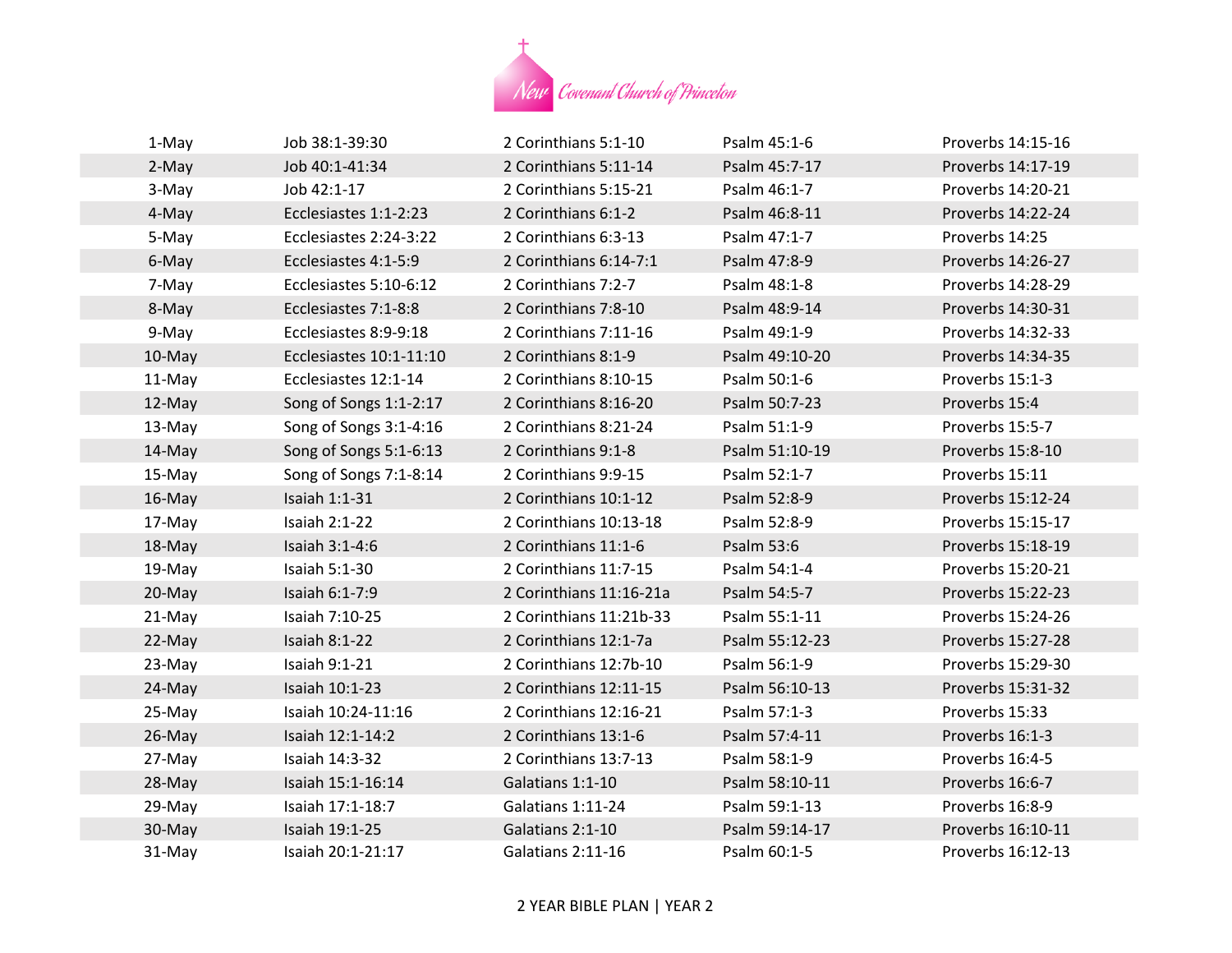

| $1$ -Jun   | Isaiah 22:1-25     | Galatians 2:17-21    | Psalm 60:6-12   | Proverbs 16:14-15 |
|------------|--------------------|----------------------|-----------------|-------------------|
| $2-Jun$    | Isaiah 23:1-24:23  | Galatians 3:1-9      | Psalm 61:1-3    | Proverbs 16:16-17 |
| 3-Jun      | Isaiah 25:1-26:21  | Galatians 3:10-14    | Psalm 61:4-8    | Proverbs 16:18    |
| 4-Jun      | Isaiah 27:1-28:13  | Galatians 3:15-22    | Psalm 62:1-8    | Proverbs 16:19-20 |
| 5-Jun      | Isaiah 28:14-29:14 | Galatians 3:23-4:20  | Psalm 63:9-12   | Proverbs 16:21-23 |
| 6-Jun      | Isaiah 29:15-30:11 | Galatians 4:21-32    | Psalm 63:1-5    | Proverbs 16:24    |
| 7-Jun      | Isaiah 30:12-31:9  | Galatians 5:1-6      | Psalm 63:6-11   | Proverbs 16:25    |
| 8-Jun      | Isaiah 32:1-33:9   | Galatians 5:7-12     | Psalm 64:1-9    | Proverbs 16:26-27 |
| 9-Jun      | Isaiah 33:10-35:10 | Galatians 5:13-19    | Psalm 65:1-4    | Proverbs 16:28-30 |
| 10-Jun     | Isaiah 36:1-22     | Galatians 5:20-26    | Psalm 65:5-13   | Proverbs 16:31-33 |
| $11$ -Jun  | Isaiah 37:1-29     | Galatians 6:1-10     | Psalm 66:1-4    | Proverbs 17:1     |
| 12-Jun     | Isaiah 37:30-38:22 | Galatians 6:11-18    | Psalm 66:5-7    | Proverbs 17:2-3   |
| 13-Jun     | Isaiah 39:1-40:17  | Ephesians 1:1-14     | Psalm 66:8-20   | Proverbs 17:4-5   |
| 14-Jun     | Isaiah 40:18-41:16 | Ephesians 1:15-23    | Psalm 67:1-3    | Proverbs 17:6     |
| $15 - Jun$ | Isaiah 41:17-42:9  | Ephesians 2:1-10     | Psalm 67:4-7    | Proverbs 17:7-8   |
| 16-Jun     | Isaiah 42:10-43:13 | Ephesians 2:11-22    | Psalm 68:1-6    | Proverbs 17:9-11  |
| 17-Jun     | Isaiah 43:14-44:8  | Ephesians 3:1-11     | Psalm 68:7-18   | Proverbs 17:12-13 |
| 18-Jun     | Isaiah 44:9-45:10  | Ephesians 3:12-21    | Psalm 68:19-31  | Proverbs 17:14-15 |
| 19-Jun     | Isaiah 45:11-46:13 | Ephesians 4:1-8      | Psalm 68:32-35  | Proverbs 17:16    |
| 20-Jun     | Isaiah 47:1-48:11  | Ephesians 4:9-16     | Psalm 69:1-13a  | Proverbs 17:18    |
| $21$ -Jun  | Isaiah 48:12-49:12 | Ephesians 4:17-24    | Psalm 69:13b-18 | Proverbs 17:19-21 |
| 22-Jun     | Isaiah 49:13-50:11 | Ephesians4:25-32     | Psalm 69:19-31  | Proverbs 17:22    |
| 23-Jun     | Isaiah 51:1-23     | Ephesians 5:1-9      | Psalm 69:32-36  | Proverbs 17:23    |
| 24-Jun     | Isaiah 52:1-53:12  | Ephesians 5:10-33    | Psalm 70:1-5    | Proverbs 17:24-25 |
| 25-Jun     | Isaiah 54:1-55:13  | Ephesians 6:1-9      | Psalm 71:1-6    | Proverbs 17:26    |
| 26-Jun     | Isaiah 56:1-57:14  | Ephesians 6:10-24    | Psalm 71:7-16   | Proverbs 17:27-28 |
| 27-Jun     | Isaiah 57:15-58:14 | Philippians 1:1-11   | Psalm 71:17-24  | Proverbs 18:1     |
| 28-Jun     | Isaiah 59:1-21     | Philippians 1:12-26  | Psalm 72:1-14   | Proverbs 18:2-3   |
| 29-Jun     | Isaiah 60:1-22     | Philippians 1:27-2:2 | Psalm 72:15-20  | Proverbs 18:4-5   |
| 30-Jun     | Isaiah 61:1-62:5   | Philippians 2:3-18   | Psalm 73:1-20   | Proverbs 18:6-7   |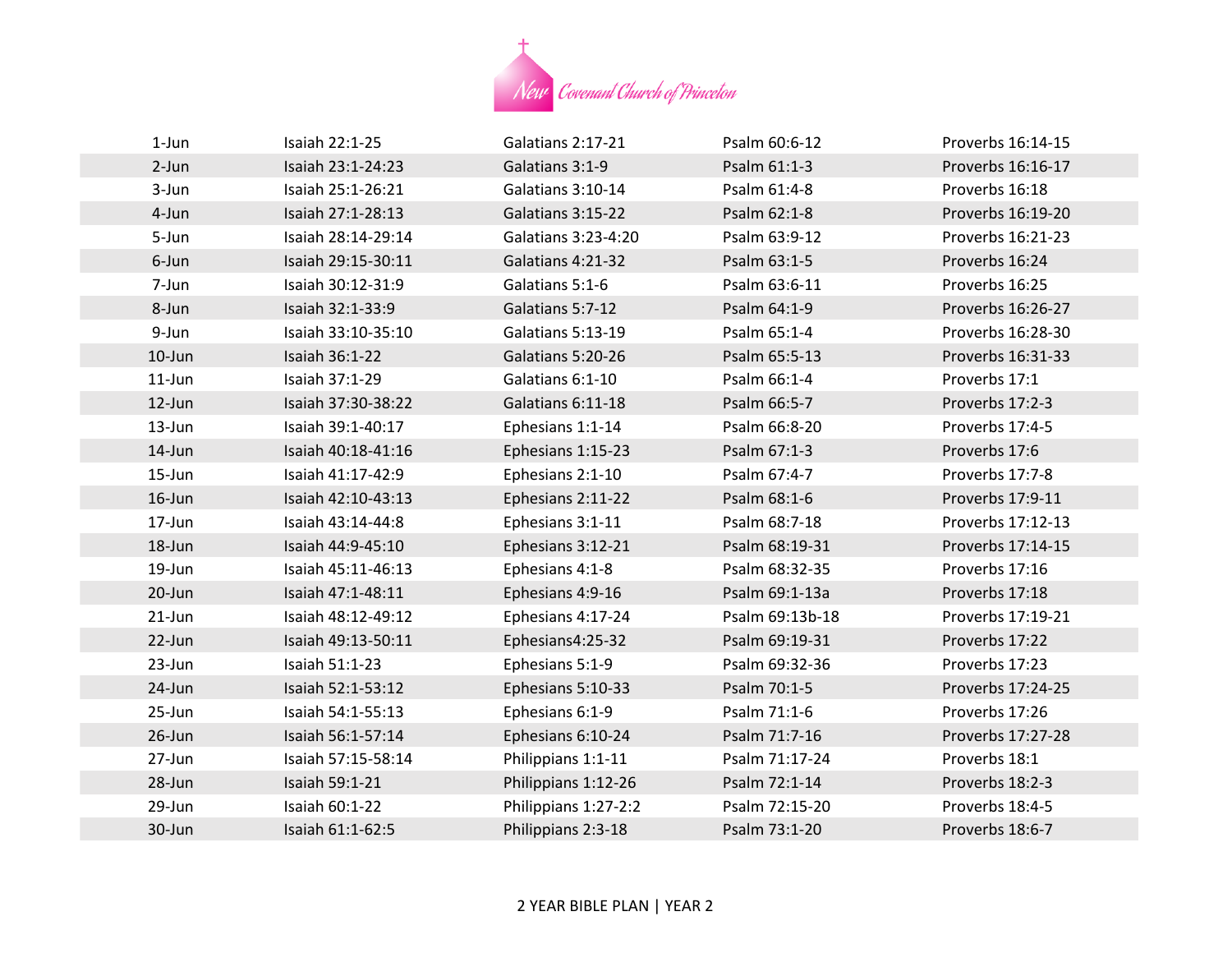

| $1-Jul$   | Isaiah 62:6-64:12    | Philippians 2:19-30       | Psalm 73:21-28 | Proverbs 18:8     |
|-----------|----------------------|---------------------------|----------------|-------------------|
| $2$ -Jul  | Isaiah 65:1-25       | Philippians 3:1-3         | Psalm 74:1-11  | Proverbs 18:9-10  |
| $3$ -Jul  | Isaiah 66:1-9        | Philippians 3:4-12        | Psalm 74:12-23 | Proverbs 18:11-12 |
| $4$ -Jul  | Isaiah 66:10-24      | Philippians 3:13-21       | Psalm 175:1-5  | Proverbs 18:13    |
| 5-Jul     | Jeremiah 1:1-19      | Philippians 4:1-7         | Psalm 75:6-10  | Proverbs 18:14-15 |
| 6-Jul     | Jeremiah 2:1-30      | Philippians 4:8-23        | Psalm 76:1-7   | Proverbs 18:16-18 |
| 7-Jul     | Jeremiah 2:31-3:20   | Colossians 1:1-10         | Psalm 76:8-12  | Proverbs 18:19    |
| 8-Jul     | Jeremiah 3:21-4:18   | Colossians 1:11-17        | Psalm 77:1-14  | Proverbs 18:20-21 |
| 9-Jul     | Jeremiah 4:19-5:19   | Colossians 1:18-27        | Psalm 77:15-20 | Proverbs 18:22    |
| $10$ -Jul | Jeremiah 5:20-15     | Colossians 1:28-2:7       | Psalm 78:1-22  | Proverbs 18:23-24 |
| $11$ -Jul | Jeremiah 6:16-7:20   | Colossians 2:8-12         | Psalm 78:23-31 | Proverbs 19:1-3   |
| $12$ -Jul | Jeremiah 7:21-8:7    | Colossians 2:13-23        | Psalm 78:32-39 | Proverbs 19:4-5   |
| $13$ -Jul | Jeremiah 8:8-22      | Colossians 3:1-11         | Psalm 78:40-55 | Proverbs 19:6-7   |
| $14$ -Jul | Jeremiah 9:1-26      | Colossians 3:12-17        | Psalm 78:56-59 | Proverbs 19:8-9   |
| $15$ -Jul | Jeremiah 10:1-25     | Colossians 3:18-4:6       | Psalm 78:60-64 | Proverbs 19:10-12 |
| $16$ -Jul | Jeremiah 11:1-23     | Colossians 4:7-18         | Psalm 78:65-69 | Proverbs 19:13-14 |
| 17-Jul    | Jeremiah 12:1-13:7   | 1 Thessalonians 1:1-10    | Psalm 78:70-72 | Proverbs 19:15-16 |
| 18-Jul    | Jeremiah 13:8-14:10  | 1 Thessalonians 2:1-8     | Psalm 79:1-8   | Proverbs 19:17    |
| 19-Jul    | Jeremiah 14:11-15:9  | 1 Thessalonians 2:9-16    | Psalm 79:9-13  | Proverbs 19:18-19 |
| $20$ -Jul | Jeremiah 15:10-16:15 | 1 Thessalonians 2:17-3:13 | Psalm 80:1-13  | Proverbs 19:20-21 |
| $21$ -Jul | Jeremiah 16:16-17:27 | 1 Thessalonians 4:1-12    | Psalm 80:14-19 | Proverbs 19:22-23 |
| $22$ -Jul | Jeremiah 18:1-23     | 1 Thessalonians 4:13-5:3  | Psalm 81:1-7   | Proverbs 19:24-25 |
| $23$ -Jul | Jeremiah 19:1-20:6   | 1 Thessalonians 5:4-11    | Psalm 81:8-16  | Proverbs 19:26    |
| $24$ -Jul | Jeremiah 20:7-21:14  | 1 Thessalonians 5:12-28   | Psalm 82:1-5   | Proverbs 19:27-29 |
| $25$ -Jul | Jeremiah 22:1-30     | 2 Thessalonians 1:1-6     | Psalm 82:6-8   | Proverbs 20:1     |
| $26$ -Jul | Jeremiah 23:1-20     | 2 Thessalonians 1:7-12    | Psalm 83:1-8   | Proverbs 20:2-3   |
| 27-Jul    | Jeremiah 23:21-24:10 | 2 Thessalonians 2:1-12    | Psalm 83:9-18  | Proverbs 20:4-6   |
| $28$ -Jul | Jeremiah 25:1-38     | 2 Thessalonians 2:13-17   | Psalm 84:1-4   | Proverbs 20:7     |
| 29-Jul    | Jeremiah 26:1-24     | 2 Thessalonians 3:1-5     | Psalm 84:5-12  | Proverbs 20:8-10  |
| 30-Jul    | Jeremiah 27:1-22     | 2 Thessalonians 3:6-18    | Psalm 85:1-7   | Proverbs 20:11    |
| $31$ -Jul | Jeremiah 28:1-17     | 1 Timothy 1:1-11          | Psalm 85:8-13  | Proverbs 20:12    |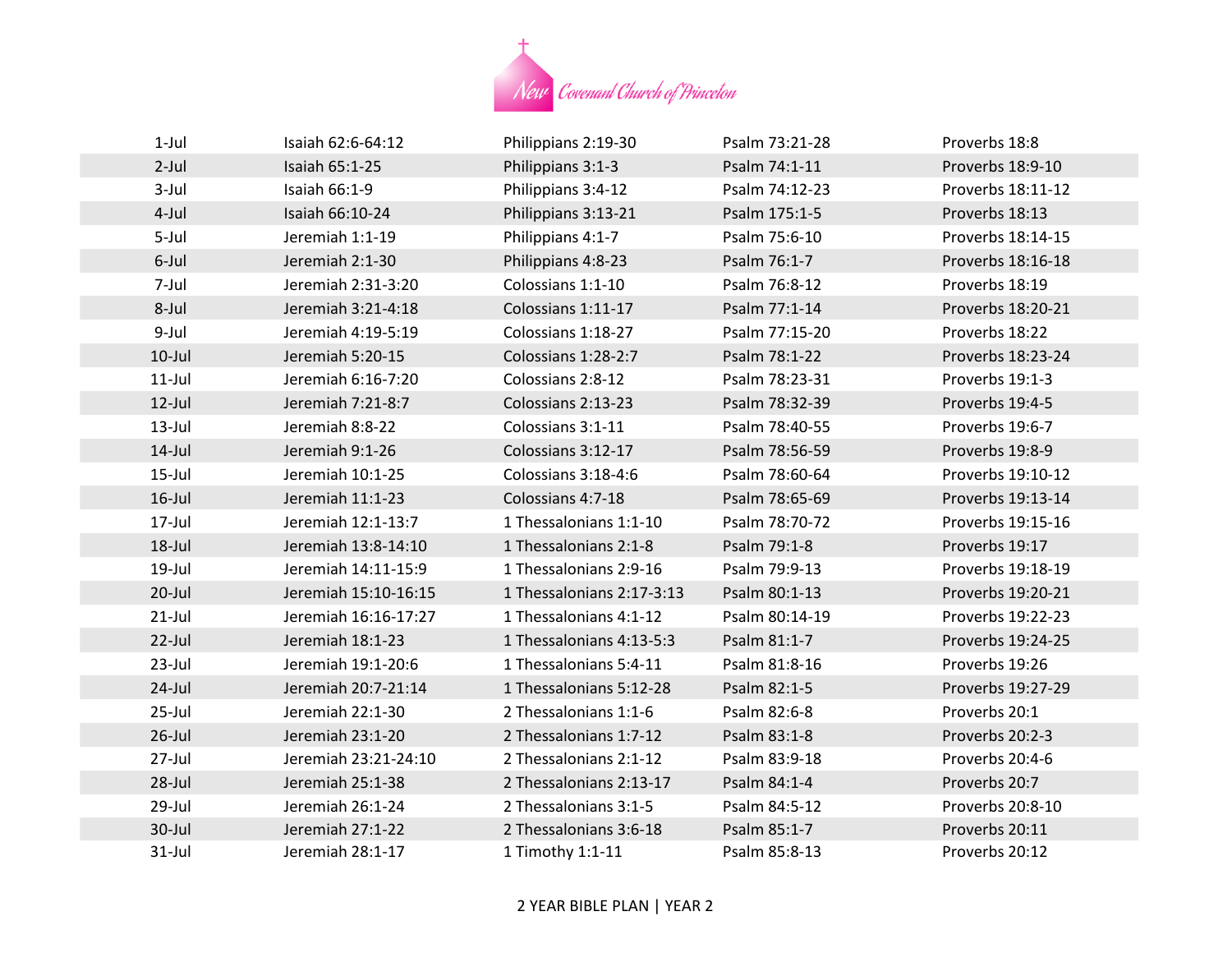

| 1-Aug  | Jeremiah 29:1-32       | 1 Timothy 1:12-20  | Psalm 86:1-7    | Proverbs 20:13-15 |
|--------|------------------------|--------------------|-----------------|-------------------|
| 2-Aug  | Jeremiah 30:1-24       | 1 Timothy 2:1-7    | Psalm 86:8-17   | Proverbs 20:16-18 |
| 3-Aug  | Jeremiah 31:1-26       | 1 Timothy 2:8-15   | Psalm 87:1-3    | Proverbs 20:19    |
| 4-Aug  | Jeremiah 31:27-32:5    | 1 Timothy 3:1-5    | Psalm 87:4-7    | Proverbs 20:20-21 |
| 5-Aug  | Jeremiah 32:6-44       | 1 Timothy 3:6-13   | Psalm 88:1-12   | Proverbs 20:22-23 |
| 6-Aug  | Jeremiah 33:1-22       | 1 Timothy 4:1-6    | Psalm 88:13-18  | Proverbs 20:24-25 |
| 7-Aug  | Jeremiah 32:23-34:22   | 1 Timothy 4:7-16   | Psalm 89:1-6    | Proverbs 20:26-27 |
| 8-Aug  | Jeremiah 35:1-19       | 1 Timothy 5:1-16   | Psalm 89:7-13   | Proverbs 20:28-30 |
| 9-Aug  | Jeremiah 36:1-32       | 1 Timothy 5:17-25  | Psalm 89:14-18  | Proverbs 21:1-2   |
| 10-Aug | Jeremiah 37:1-21       | 1 Timothy 6:1-11a  | Psalm 89:19-37  | Proverbs 21:3     |
| 11-Aug | Jeremiah 38:1-28       | 1 Timothy 6:11b-21 | Psalm 89:38-46a | Proverbs 21:4     |
| 12-Aug | Jeremiah 39:1-40:6     | 2 Timothy 1:1-8    | Psalm 89:46a-52 | Proverbs 21:5-7   |
| 13-Aug | Jeremiah 40:7-41:18    | 2 Timothy 1:9-18   | Psalm 90:1-17   | Proverbs 21:8-10  |
| 14-Aug | Jeremiah 42:1-43:13    | 2 Timothy 2:1-7    | Psalm 91:1-16   | Proverbs 21:11-12 |
| 15-Aug | Jeremiah 44:1-23       | 2 Timothy 2:8-21   | Psalm 92:1-15   | Proverbs 21:13    |
| 16-Aug | Jeremiah 44:24-46:12   | 2 Timothy 2:22-26  | Psalm 93:1-5    | Proverbs 21:14-16 |
| 17-Aug | Jeremiah 46:13-47:7    | 2 Timothy 3:1-17   | Psalm 94:1-13   | Proverbs 21:17-18 |
| 18-Aug | Jeremiah 48:1-47       | 2 Timothy 4:1-5    | Psalm 94:14-23  | Proverbs 21:19-20 |
| 19-Aug | Jeremiah 49:1-22       | 2 Timothy 4:6-22   | Psalm 95:1-11   | Proverbs 21:21-22 |
| 20-Aug | Jeremiah 49:23-50:20   | Titus 1:1-3        | Psalm 96:1-13   | Proverbs 21:23-24 |
| 21-Aug | Jeremiah 50:21-46      | Titus 1:4-16       | Psalm 97:1-12   | Proverbs 21:25-26 |
| 22-Aug | Jeremiah 51:1-26       | Titus 2:1-8        | Psalm 98:1-9    | Proverbs 21:27    |
| 23-Aug | Jeremiah 51:27-53      | Titus 2:9-15       | Psalm 99:1-4    | Proverbs 21:28-29 |
| 24-Aug | Jeremiah 51:54-52:11   | Titus 3:1-8        | Psalm 99:5-9    | Proverbs 21:30-31 |
| 25-Aug | Jeremiah 52:12-34      | Titus 3:9-15       | Psalm 100:1-2   | Proverbs 22:1     |
| 26-Aug | Lamentations 1:1-22    | Philemon 1:1-3     | Psalm 100:3-5   | Proverbs 22:2-4   |
| 27-Aug | Lamentations 2:1-19    | Philemon 1:4-25    | Psalm 101:1-3   | Proverbs 22:5-6   |
| 28-Aug | Lamentations 2:20-3:24 | Hebrews 1:1-8      | Psalm 101:4-8   | Proverbs 22:7     |
| 29-Aug | Lamentations 3:25-66   | Hebrews 1:9-14     | Psalm 102:1-17  | Proverbs 22:8-9   |
| 30-Aug | Lamentations 4:1-22    | Hebrews 2:1-13     | Psalm 102:18-22 | Proverbs 22:10-12 |
| 31-Aug | Lamentations 5:1-22    | Hebrews 2:14-18    | Psalm 102:23-28 | Proverbs 22:13    |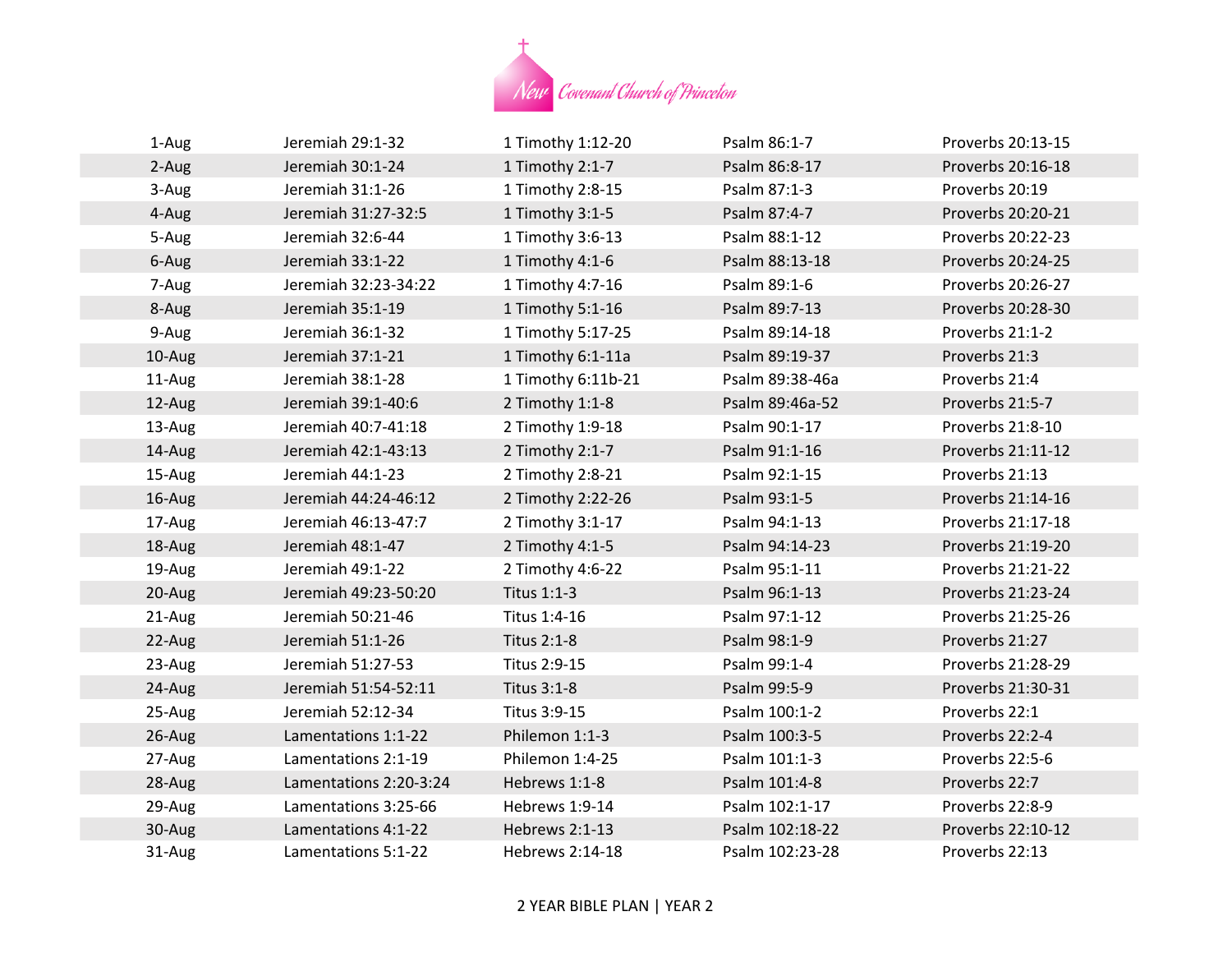

| 1-Sep  | Ezekiel 1:1-28     | Hebrews 3:1-12   | Psalm 103:1-12   | Proverbs 22:14    |
|--------|--------------------|------------------|------------------|-------------------|
| 2-Sep  | Ezekiel 2:1-3:15   | Hebrews 3:13-19  | Psalm 103:13-22  | Proverbs 22:15    |
| 3-Sep  | Ezekiel 3:16-4:17  | Hebrews 4:1-11   | Psalm 104:1-7    | Proverbs 22:16    |
| 4-Sep  | Ezekiel 5:1-6:14   | Hebrews 4:12-16  | Psalm 104:8-23   | Proverbs 22:17-19 |
| 5-Sep  | Ezekiel 7:1-27     | Hebrews 5:1-11   | Psalm 104:24-30  | Proverbs 22:20-21 |
| 6-Sep  | Ezekiel 8:1-9:11   | Hebrews 5:12-14  | Psalm 104:31-35  | Proverbs 22:22-23 |
| 7-Sep  | Ezekiel 10:1-22    | Hebrews 6:1-10   | Psalm 105:1-7    | Proverbs 22:24-25 |
| 8-Sep  | Ezekiel 11:1-25    | Hebrews 6:11-20  | Psalm 105:8-15   | Proverbs 22:26-27 |
| 9-Sep  | Ezekiel 12:1-28    | Hebrews 7:1-10   | Psalm 105:16-26  | Proverbs 22:28-29 |
| 10-Sep | Ezekiel 13:1-14:11 | Hebrews 7:11-17  | Psalm 105:27-36  | Proverbs 23:1-3   |
| 11-Sep | Ezekiel 14:12-15:8 | Hebrews 7:18-25  | Psalm 105:37-45  | Proverbs 23:4-5   |
| 12-Sep | Ezekiel 16:1-41    | Hebrews 7:26-28  | Psalm 106:1-2    | Proverbs 23:6-8   |
| 13-Sep | Ezekiel 16:42-63   | Hebrews 8:1-6    | Psalm 106:3-5    | Proverbs 23:9-11  |
| 14-Sep | Ezekiel 17:1-24    | Hebrews 8:7-13   | Psalm 106:6-12   | Proverbs 23:12    |
| 15-Sep | Ezekiel 18:1-32    | Hebrews 9:1-14   | Psalm 106:13-23  | Proverbs 23:13-14 |
| 16-Sep | Ezekiel 19:1-14    | Hebrews 9:6-10   | Psalm 106:24-31  | Proverbs 23:15-16 |
| 17-Sep | Ezekiel 20:1-26    | Hebrews 9:11-23  | Psalm 106:32-46  | Proverbs 23:17-18 |
| 18-Sep | Ezekiel 20:27-49   | Hebrews 9:24-28  | Psalm 106:47-48  | Proverbs 23:19-21 |
| 19-Sep | Ezekiel 21:1-32    | Hebrews 10:1-7   | Psalm 107:1-3    | Proverbs 23:22    |
| 20-Sep | Ezekiel 22:1-31    | Hebrews 10:8-17  | Psalm 107:4-32   | Proverbs 23:23    |
| 21-Sep | Ezekiel 23:1-27    | Hebrews 10:18-23 | Psalm 107:33-43  | Proverbs 23:24    |
| 22-Sep | Ezekiel 23:28-49   | Hebrews 10:24-36 | Psalm 108:1-4    | Proverbs 23:25-28 |
| 23-Sep | Ezekiel 24:1-25:11 | Hebrews 11:1-7   | Psalm 108:5-13   | Proverbs 23:29-35 |
| 24-Sep | Ezekiel25:12-26:21 | Hebrews 11:8-16  | Psalm 109:1-21a  | Proverbs 24:1-2   |
| 25-Sep | Ezekiel 27:1-36    | Hebrews 11:17-23 | Psalm 109:21b-31 | Proverbs 24:3-4   |
| 26-Sep | Ezekiel 28:1-26    | Hebrews 11:24-31 | Psalm 110:1-3    | Proverbs 24:5-6   |
| 27-Sep | Ezekiel 29:1-21    | Hebrews 11:23-40 | Psalm 110:4-7    | Proverbs 24:7     |
| 28-Sep | Ezekiel 30:1-26    | Hebrews 12:1-13  | Psalm 111:1-4a   | Proverbs 24:8     |
| 29-Sep | Ezekiel 31:1-18    | Hebrews 12:14-24 | Psalm 111:4b-10  | Proverbs 24:9-10  |
| 30-Sep | Ezekiel 32:1-32    | Hebrews 12:25-29 | Psalm 112:1-3    | Proverbs 24:11-12 |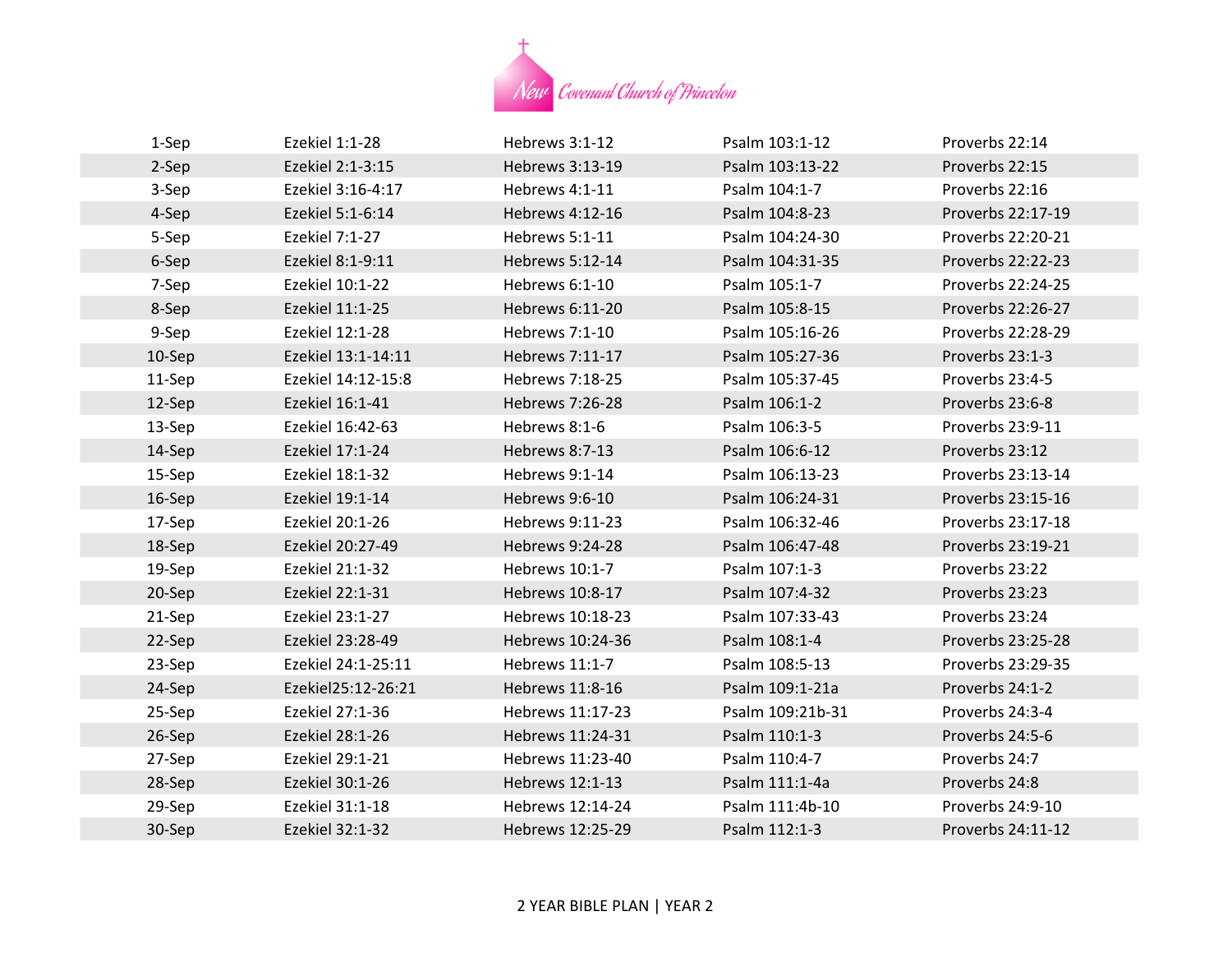

| 1-Oct     | Ezekiel 33:1-33    | Hebrews13:1-16   | Psalm 112:4-10     | Proverbs 24:13-24 |
|-----------|--------------------|------------------|--------------------|-------------------|
| $2-Oct$   | Ezekiel 34:1-31    | Hebrews 13:17-25 | Psalm 113:1-9      | Proverbs 24:15-16 |
| 3-Oct     | Ezekiel 35:1-36:15 | James 1:1-8      | Psalm 114:1-8      | Proverbs 24:17-20 |
| 4-Oct     | Ezekiel 36:16-38   | James 1:9-18     | Psalm 115:1-10     | Proverbs 24:21-22 |
| 5-Oct     | Ezekiel 37:1-28    | James 1:19-27    | Psalm 115:11-18    | Proverbs 24:23-35 |
| 6-Oct     | Ezekiel 38:1-23    | James 2:1-17     | Psalm 116:1-5      | Proverbs 24:26    |
| 7-Oct     | Ezekiel 39:1-29    | James 2:18-3:6   | Psalm 116:6-14     | Proverbs 24:27    |
| 8-Oct     | Ezekiel 40:1-27    | James 3:7-18     | Psalm 116:15-117:2 | Proverbs 24:28-29 |
| 9-Oct     | Ezekiel 40:28-49   | James 4:1-10     | Psalm 118:1-7      | Proverbs 24:30-34 |
| 10-Oct    | Ezekiel 41:1-26    | James 4:11-17    | Psalm 118:8-18     | Proverbs 25:1-5   |
| $11-Oct$  | Ezekiel 42:1-43:4  | James 5:1-8      | Psalm 118:19-26    | Proverbs 25:6-8   |
| $12-Oct$  | Ezekiel 43:5-27    | James 5:9-20     | Psalm 118:27-29    | Proverbs 25:9-10  |
| $13-Oct$  | Ezekiel 44:1-31    | 1 Peter 1:1-6a   | Psalm 119:1-8      | Proverbs 25:11-14 |
| 14-Oct    | Ezekiel 45:1-12    | 1 Peter 1:6b-12  | Psalm 119:16       | Proverbs 25:15    |
| 15-Oct    | Ezekiel 45:13-46:3 | 1 Peter 1:13-25  | Psalm 119:17:24    | Proverbs 25:16    |
| 16-Oct    | Ezekiel 46:4-24    | 1 Peter 2:1-10   | Psalm 119:25-32    | Proverbs 25:17    |
| 17-Oct    | Ezekiel 47:1-23    | 1 Peter 2:11-25  | Psalm 119:33-40    | Proverbs 25:18-19 |
| 18-Oct    | Ezekiel 48:1-35    | 1 Peter 3:1-7    | Psalm 119:41-48    | Proverbs 25:20-22 |
| 19-Oct    | Daniel 1:1-21      | 1 Peter 3:8-22   | Psalm 119:49-58    | Proverbs 25:23-24 |
| $20$ -Oct | Daniel 2:1-23      | 1 Peter 4:1-6    | Psalm 119:59-64    | Proverbs 25:25-27 |
| $21-Oct$  | Daniel 2:24-49     | 1 Peter 4:7-19   | Psalm 119:65-72    | Proverbs 25:28    |
| $22-Oct$  | Daniel 3:1-30      | 1 Peter 5:1-14   | Psalm 119:73-80    | Proverbs 26:1-2   |
| $23-Oct$  | Daniel 4:1-27      | 2 Peter 1:1-9    | Psalm 119:81-88    | Proverbs 26:3-5   |
| 24-Oct    | Daniel 4:28-37     | 2 Peter 1:10-21  | Psalm 119:89-96    | Proverbs 26:6-8   |
| $25-Oct$  | Daniel 5:1-12 2    | Peter 2:1-11     | Psalm 119:97-104   | Proverbs 26:9-12  |
| $26$ -Oct | Daniel 5:13-31     | 2 Peter 2:12-22  | Psalm 119:105-112  | Proverbs 26:13-16 |
| $27-Oct$  | Daniel 6:1-18      | 2 Peter 3:1-11   | Psalm 119:11-20    | Proverbs 26:17    |
| 28-Oct    | Daniel 6:19-28     | 2 Peter 3:12-18  | Psalm 119:121-128  | Proverbs 26:18-19 |
| $29-Oct$  | Daniel 7:1-14      | 1 John 1-4       | Psalm 119:129-136  | Proverbs 26:20    |
| 30-Oct    | Daniel 7:15-28     | 1 John 1:5-10    | Psalm 119:137-152  | Proverbs 26:21-22 |
| 31-Oct    | Daniel 8:1-14      | $1$ John 2:1-6   | Psalm 119:153-159  | Proverbs 26:2     |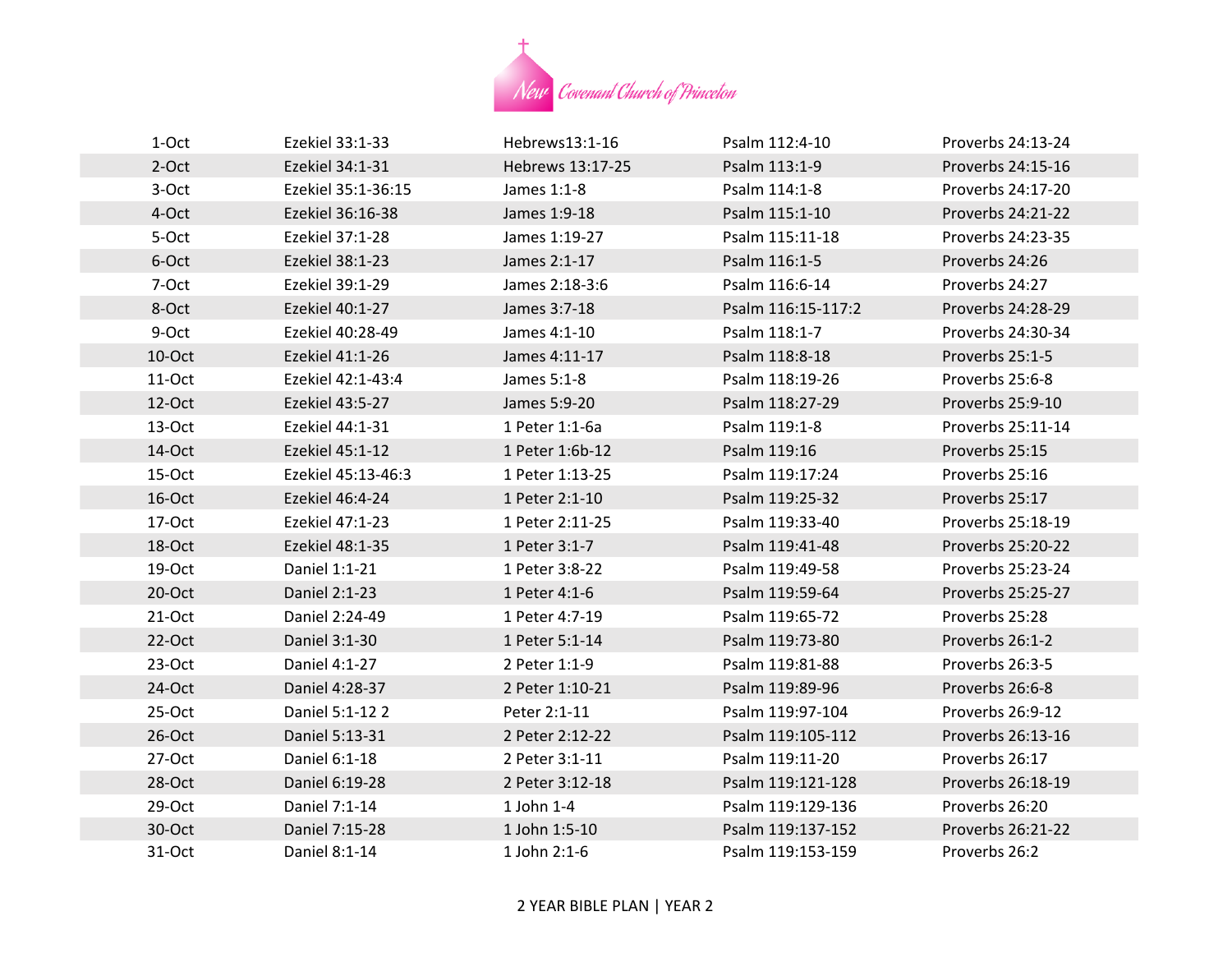

| 1-Nov  | Daniel 8:15-27   | 1 John 2:7-17      | Psalm 119:160-168 | Proverbs 26:24-26 |
|--------|------------------|--------------------|-------------------|-------------------|
| 2-Nov  | Daniel 9:1-27    | 1 John 2:18-29     | Psalm 119:169-176 | Proverbs 26:27    |
| 3-Nov  | Daniel 10:1-11:1 | $1$ John $3:1-6$   | Psalm 120:1-7     | Proverbs 26:28    |
| 4-Nov  | Daniel 11:2-12   | 1 John 3:7-13      | Psalm 121:1-4     | Proverbs 27:1-2   |
| 5-Nov  | Daniel 11:13-35  | 1 John 3:14-24     | Psalm 121:5-8     | Proverbs 27:3     |
| 6-Nov  | Daniel 11:36-45  | 1 John 4:1-6       | Psalm 122:1-5     | Proverbs 27:4-6   |
| 7-Nov  | Daniel 12:1-13   | 1 John 4:7-21      | Psalm 122:6-9     | Proverbs 27:7-9   |
| 8-Nov  | Hosea 1:1-2:1    | 1 John 5:1-12      | Psalm 123:1-2     | Proverbs 27:10    |
| 9-Nov  | Hosea 2:2-3:5    | 1 John 5:13-21     | Psalm 123:3-4     | Proverbs 27:11    |
| 10-Nov | Hosea 4:1-19     | 2 John 1:1-6       | Psalm 124:1-6     | Proverbs 27:12    |
| 11-Nov | Hosea 5:1-15     | 2 John 1:7-13      | Psalm 124:7-8     | Proverbs 27:13    |
| 12-Nov | Hosea 6:1-7:16   | $3$ John 1:1-4     | Psalm 125:1-3     | Proverbs 27:14    |
| 13-Nov | Hosea 8:1-9:17   | 3 John 1:5-15      | Psalm 125:4-5     | Proverbs 27:15-16 |
| 14-Nov | Hosea 10:1-11:12 | Jude 1:1-19        | Psalm 126:1-3     | Proverbs 27:17    |
| 15-Nov | Hosea 12:1-14:9  | Jude 1:20-25       | Psalm 126:4-6     | Proverbs 27:18-20 |
| 16-Nov | Joel 1:1-2:32    | Revelation 1:1-8   | Psalm 127:1-2     | Proverbs 27:21-22 |
| 17-Nov | Joel 3:1-21      | Revelation 1:9-20  | Psalm 127:3-5     | Proverbs 27:23-27 |
| 18-Nov | Amos 1:1-15      | Revelation 2:1-7   | Psalm 128:1-4     | Proverbs 28:1     |
| 19-Nov | Amos 2:1-3:15    | Revelation 2:8-17  | Psalm 128:5-6     | Proverbs 28:2     |
| 20-Nov | Amos 4:1-5:9     | Revelation 2:18-29 | Psalm 129:1-4     | Proverbs 28:3-5   |
| 21-Nov | Amos 5:10-6:14   | Revelation 3:1-6   | Psalm 129:5-8     | Proverbs 28:6-7   |
| 22-Nov | Amos 7:1-8:3     | Revelation 3:7-13  | Psalm 130:1-5     | Proverbs 28:8-10  |
| 23-Nov | Amos 8:4-9:15    | Revelation 3:14-22 | Psalm 130:6-8     | Proverbs 28:11    |
| 24-Nov | Obadiah 1:1-14   | Revelation 4:1-6a  | Psalm 131:1-132:9 | Proverbs 28:12-13 |
| 25-Nov | Obadiah 1:15-21  | Revelation 4:6b-11 | Psalm 132:10-12   | Proverbs 28:14    |
| 26-Nov | Jonah 1:1-2:10   | Revelation 5:1-8   | Psalm 132:13-18   | Proverbs 28:15-16 |
| 27-Nov | Jonah 3:1-4:11   | Revelation 5:9-14  | Psalm 133:1-2     | Proverbs 28:17-18 |
| 28-Nov | Micah 1:1-2:13   | Revelation 6:1-8   | Psalm 133:3       | Proverbs 28:19-20 |
| 29-Nov | Micah 3:1-4:13   | Revelation 6:9-17  | Psalm 134:1-135:4 | Proverbs 28:21-22 |
| 30-Nov | Micah 5:1-6:8    | Revelation 7:1-8   | Psalm 135:5-12    | Proverbs 28:23-24 |